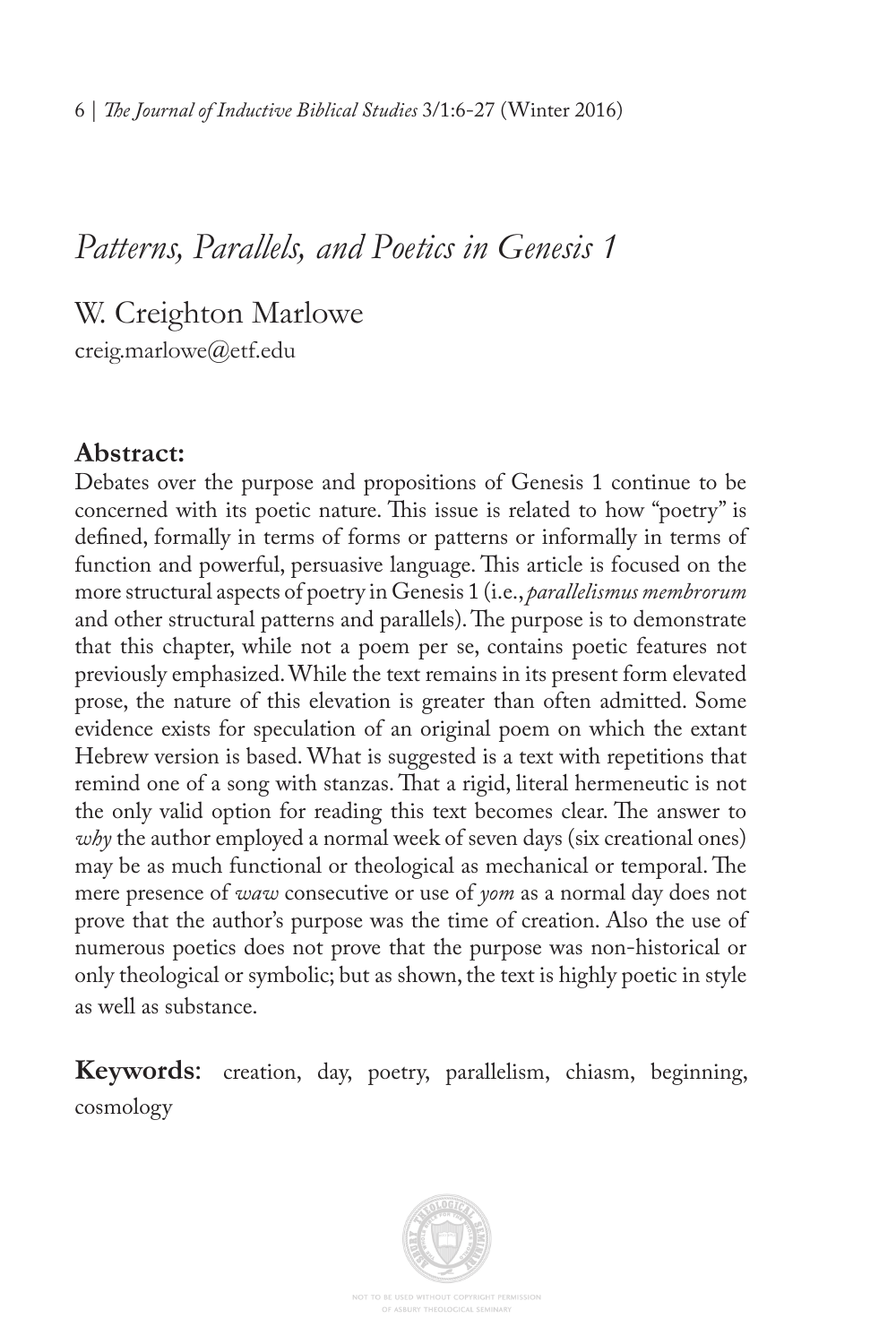# **Introduction**

Debates over the purpose and propositions of Genesis 1 continue to be concerned with its poetic nature.<sup>1</sup> Some evangelicals squirm when a poetic profle for this chapter is proposed because they fear this might undermine its historicity.2 John Walton observed that some have taken a poetic interpretive and literary approach that means this creation document "should not be taken as any sort of scientific record."<sup>3</sup> That this text is not poetry *per se* but elevated narrative has been the scholarly consensus for some time. Von Rad concluded, "There is no trace of the hymnic element in the language."4 Yet Wenham called it a hymn, not pure poetry but rather elevated prose.5 More recently, however, attempts have been made to characterize Genesis 1 in terms closer to pure poetry. At the SBL Annual Meeting in Boston 2008, Robert Robinson presented a paper on "The Poetry of Creation" wherein he proposed a poetic character for Gen 1:1-3. This, however, was not based on parallelism (the typical quintessential feature of Hebrew poetry) but on the presence of stylistic features such as assonance and word play.6 Such distinctions depend on

2. See, e.g., James J. S. Johnson, "Genesis is History, Not Poetry: Exposing Hidden Assumptions about What Hebrew Poetry Is and Is Not," *Acts & Facts* 40.6 (2011): 8-9 (http://www.icr.org/article/6090; posted 2011; accessed 27/01/14).

3. John H. Walton, *Te Lost World of Genesis One: Ancient Cosmology and the Origins Debate* (Downers Grove, IL: InterVarsity Academic, 2009; Kindle Edition) location 974.

4. Gerhard von Rad, *Genesis*, trans. John H. Marks, rev. ed. (Philadelphia: Westminster, 1972), 47.

5. Gordon J. Wenham, *Genesis 1-15*, WBC (Dallas: Word, 1987; UK Edition, 1991), 10.

6. Robert B. Robinson "The Poetry of Creation" SBL Boston 2008 (Biblical Criticism and Literary Criticism Section). Robinson cites Jonathan Culler, *Structuralist Poetics: Structuralism, Linguistics, and the Study of Literature* (Ithaca, NY: Cornell University Press, 1975), 161. Features like assonance may often be found in narrative or prose. Some kind of parallelism must be present to establish formal Hebrew poetry. Otherwise one is only talking about poetics, which can characterize much of the OT, and on that basis would make a distinction between prose and poetry impossible or vague. But if such poetic features are present *en masse* then a text might be classifed as poetic, which could also distinguish a text

<sup>1.</sup> See, e.g., Kurt Willems, "Evolving Evangelicalism (part 4): Genesis 1 is MORE than poetry" (http://www.patheos.com/blogs/thepangeablog/2012/05/11/ evolving-evangelicalism-part-4/; posted 11/05/12; accessed 27/01/14).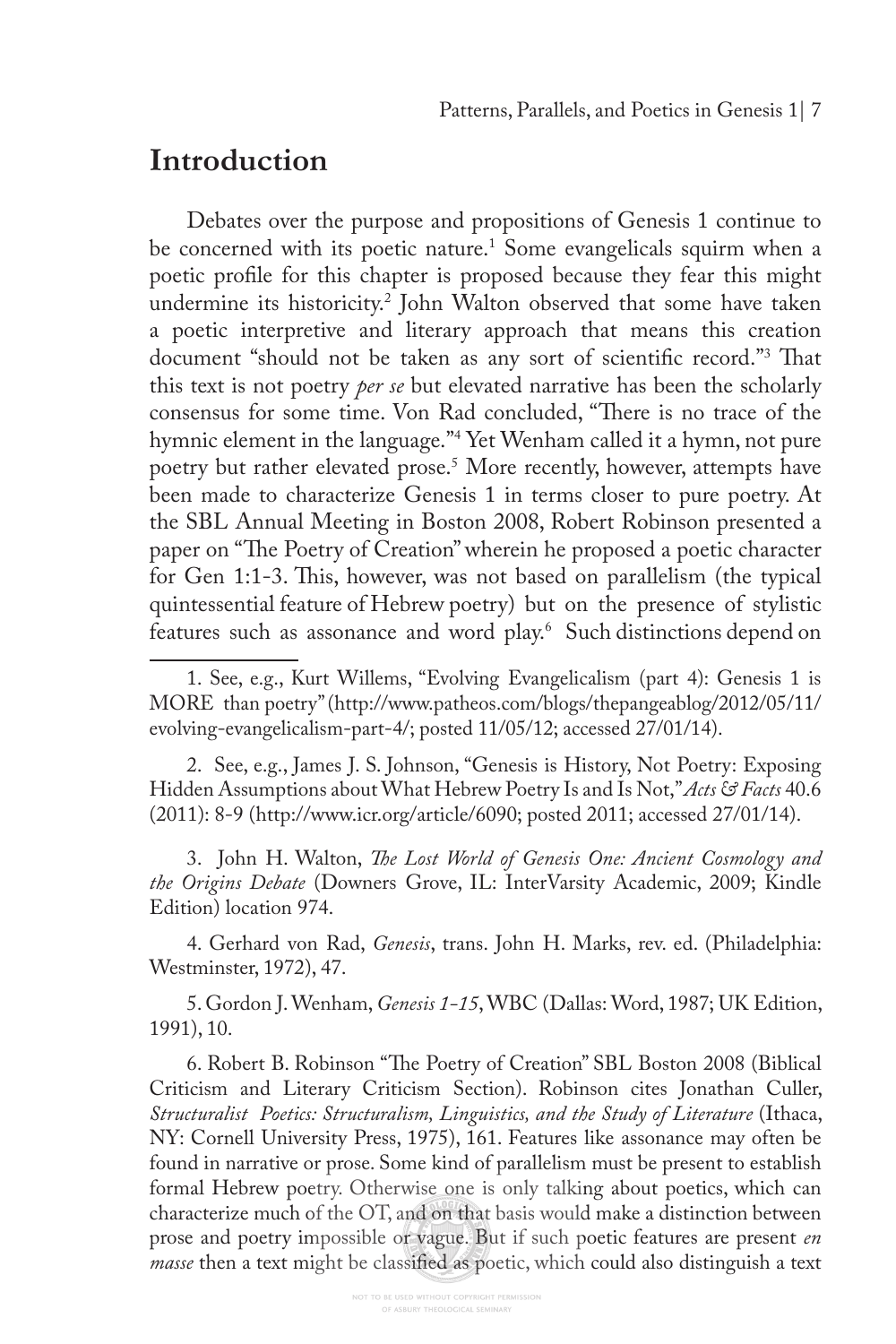#### 8 | *Te Journal of Inductive Biblical Studies* 3/1:8-27 (Winter 2016)

how poetry is defned, strictly in formal terms such a Hebrew *parallelismus membrorum* or more generally in functional terms, as just cited, wherein poetry is the presence of poetics of powerful words that move the audience to deep feelings. For the purposes of this paper Old Testament poetry is understood as the use of parallel lines.<sup>7</sup> These demonstrably exist in places in Genesis 1, but have not been shown to dominate the entire creation week so as to make it a Hebrew poem. Even if it refects a later adaptation of an original poem that, in itself, would not necessarily imply anything about an intent to inform the audience about the actual time used to form the material universe.8 Authors choose particular literary genres for their medium of communication that best fit their purposes and audience. The concern with Genesis 1 in the present paper is its structural patterns and the degree to which they may add poetic/structural color to the text, which may be considered elevated prose. But how elevated? A close look at the patterns that emerge reveals ignored parallels and poetic flourishes.<sup>9</sup>

like Gen 1 from Gen 12, even apart from parallelism. If parallelism is present then the case for Gen 1 as poetry is all the more assured.

7. However parallelism is explained it remains the most objective means of identifying the presence of poetry in Classical Hebrew. This pervasive structural feature is a, or the, major distinction between books like Proverbs/Psalms and Pentateuchal/Historical ones, chapters like Jonah 2 and 1, 3, 4, and prose and verse portions of the Prophets. Per n. 6 above poetry today can be viewed as a passionate as opposed to a factual presentation of information, yet if applied too generally and subjectively to the OT then all becomes poetic making nothing poetic.

8. See John Walton and D. Brent Sandy, *Te Lost World of Scripture* (Downers Grove, IL: InterVarsity Academic Press, 2013). Here the authors demonstrate that biblical communication was originally and principally oral in nature. The need to maintain Scripture mentally rather than in written form indicates why texts with poetic or musical memory "hooks" were the concerns of ancient communicators. The question of the text's purpose to present a six-day creation literally is not answered by appeals to poetry or prose or the meaning of יום but more likely by culturally contextualized readings as investigated by Walton (*Te Lost World*; see n. 3 above) or John H. Walton, *Genesis 1 as Ancient Cosmology* (Winona Lake, IN: Eisenbrauns, 2011). In these books Walton argues for a functional rather than material cognitive context of the OT author in line with his ancient Near Eastern setting.

9. "Poetics' refers to the various kinds of word plays or rhetorical devices (phonetic, morphological, or structural, e.g. chiasmus) which are applied to any text of the Hebrew Bible. Lowth notwithstanding (the father of the renewal of modern parallelism study in the Church; Bishop Robert Lowth, *De sacra poesi Hebraeorum* [1753] in which he postulated three major categories: symmetrical, antithetical, and synthetical), O'Connor observed the absence of specifcity in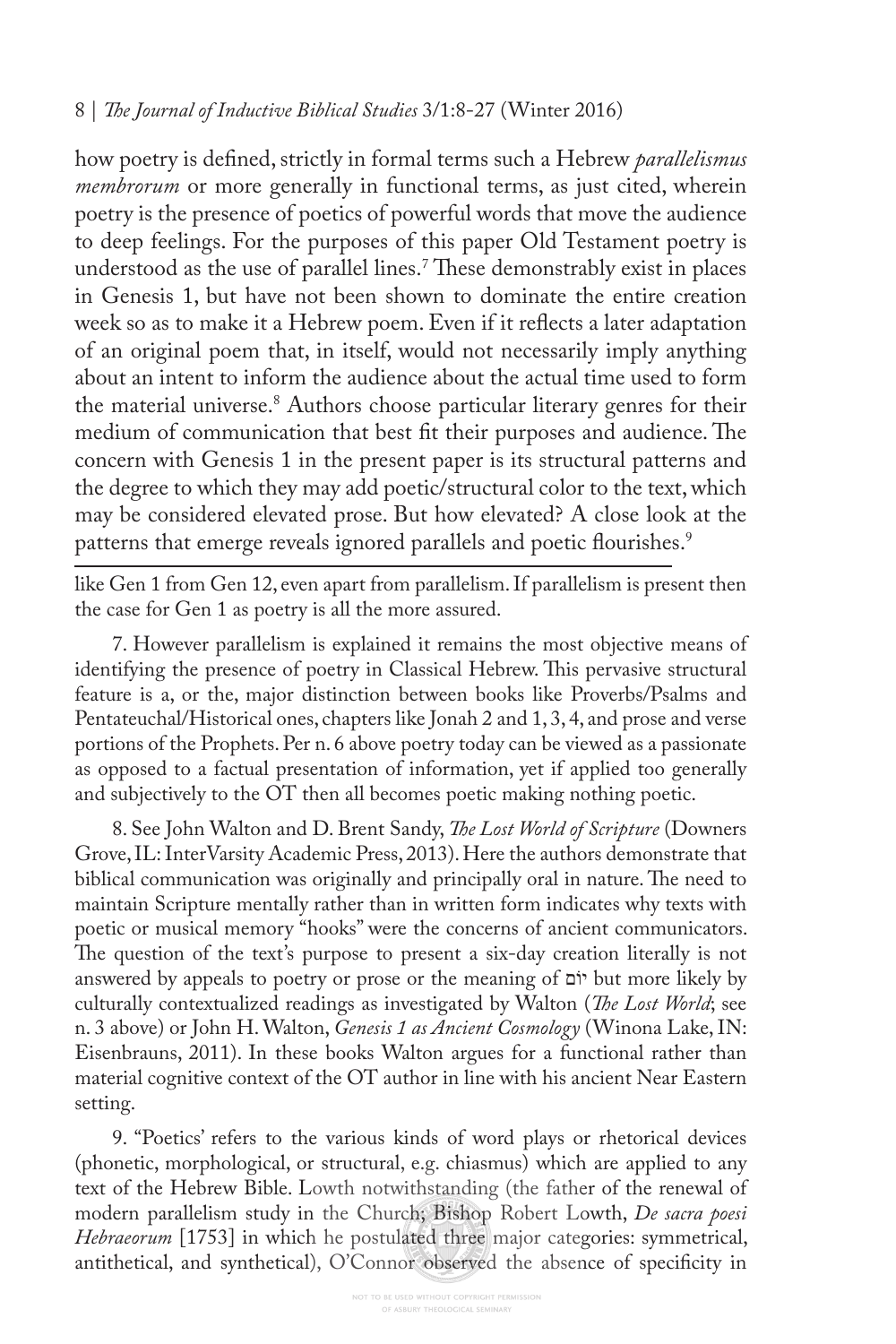Neither a complete hymn, poem nor historical narrative emerges. What is suggested is a text with repetitions reminiscent of a song with stanzas.

## **The Creation Week, 1:1-31**

The Creation Week narrative *per se* will be viewed as Gen 1:1-31. Technically, the end of the entire Creation Narrative (including the fnal day of rest from creation) is debated as either 2:3, 2:4, or 2:4a.<sup>10</sup> Genesis 1:1-2 is proposed as part of the frst day because the beginning of 1:3 ("then/so he said/commanded") makes little sense apart from its direct connection to what is described in v. 2 (the state of disorder and darkness).

defning OT parallelism based on the absence of a single identifying feature (M. O'Connor, *Hebrew Verse Structure* [Winona Lake, IN: Eisenbrauns, 1997], 89). His title seems to exhibit how some restrict "poetry" to verse only (rather than prose) if it merits enough literary beauty and power. Caution received, still his attempt to base parallelism on syntax has not become consensus, so I will approach parallelism as multidimensional (contra James L. Kugel's assertion, against Lowth's three, of only one type, A then B). I applaud D. Clines' criticism of this as too limiting for the possible diversity between lines A and B. See Kugel, *Te Idea of Biblical Poetry* (New Haven: Yale University Press, 1981) and D. J. A. Clines, "The Parallelism of Greater Precision," in *Directions in Biblical Hebrew* Poetry, ed. Elaine R. Follis, JSOTSup 40 (Sheffield: JSOT Press, 1987), 95. A clear diference in style exists between a text like Gen 1 and a historical narrative like Gen 12. For a detailed discussion of the various features of Hebrew poetry, see Lynell Zogbo and Ernst R. Wendland, *Hebrew Poetry in the Bible: A Guide for Understanding and for Translating*, Helps for Translators (New York: United Bible Societies, 2000), 11-60.

10. The 1:1-2:4a section is supported, e.g., by these interpreters: J. Alberto Soggin, *Das Buch Genesis: Kommentar* (Darmstadt: Wissenschaftliche Buchgesellschaft, 1997), 15; and C. Westermann, *Genesis I: Een praktische bijbelverklaring, Tekst en Toelichting* (Kampen: Uitgeversmaatschappij J. J. Kok, 1986), 16, 21-28. See also Ron Pirson, *Belichting van het Bijbelboek Genesis* (Leuven: Vlaamse Bijbelstichting, 2005), 28. Gen 2:4 is separated from 2:3 in NIV, NRSV, and NASB. In KJV (as Latin Vulgate), 1:31 is separated from 2:1. In LXX and ESV 1:31 is separate from 2:1 and 2:3 from 2:4. For one who ofers an argument against delimitation after 2:4a or 2:4, see H. Nobel *Gods gedachten tellen: Numerieke structuuranalyse en de elf gedachten Gods in Genesis – 2 Koningen* (Groningen, NL: *Rijksuniversiteit*, 1993); see also Walter Hilbrands, *Zehn Tesen zum biblischen Schöpfungsbericht* (Gen 1,1-2,3) *aus exegetischer Sicht*. Jahrbuch für Evangelikale Theologie 18 (Wuppertal e.a.: R. Brockhaus, 2004), 7-26. For the unit 1:1–2:3, see Kenneth A. Mathews, *Genesis 1-11:26*, NAC 1a (Nashville: Broadman & Holman, 1996), 27 and C. John Collins, *Genesis 1-4* (Phillipsburg, NJ: P&R Publishing, 2006), 39-43.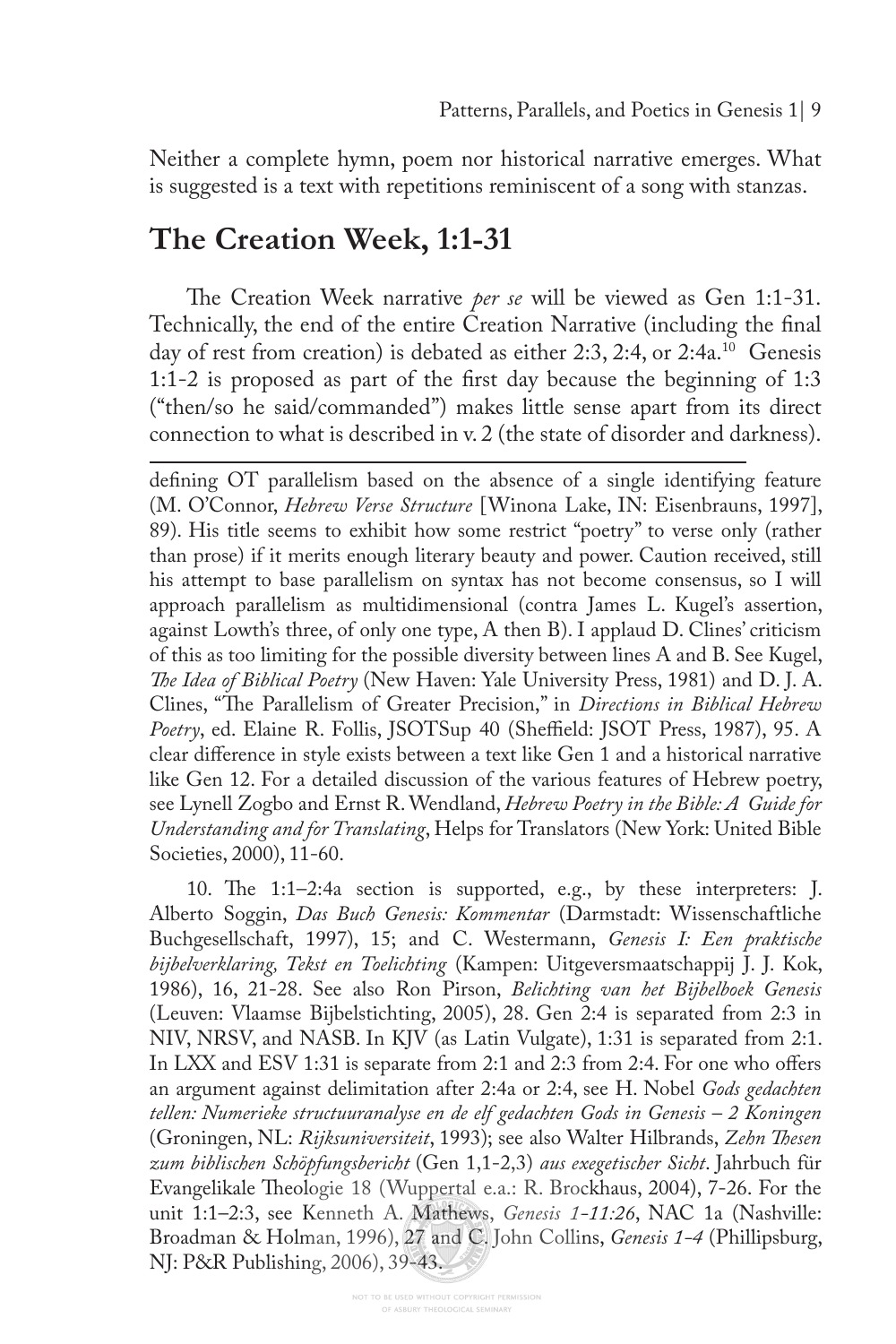The statement in 2:4a provides an inclusio with 1:1 (making of "heavens") and earth"—perhaps better understood as "sky and land"—started [1:1] and ended  $[2:4a]$ , leaving 1:2-5 for the 1st day). These opening verses deal with the initial state of creation.<sup>11</sup> Whether one says "When God began to create" or "In the beginning God created" (but beginning of what? v. 1), the concern seems to be with the frst phase of creation (1:1/2-5), which is focused on the condition of the land: unfinished, unfilled (תֹהוּ ובהוֹ), disordered, dark, and stormy  $(v, 2)^{12}$ —hence, the need for light (vv. 3-5). The MT places a sign ( $\sigma$ ) for a major paragraph break at the end of v. 5 but also at the end of 2:3. The probable presence of a striking parallelism in v. 2 is signifcant: "and the land was unformed and unflled" (2a):

 $A$  [ B] [C] D E and-darkness [from *Elohim*] [hovered] over-the-surface-of the-deep-[water] (2bi) //  $A'$  B C D' E' and-a-wind[storm]-from *Elohim* hovered over the-surface-of the-[deep]-water. (2bii).

The inclusio in 1:1 and 2:4a does not require 1:1 or 2:4a to be an independent sentence, it merely marks the beginning and end of the complete creation story of seven days (1:1-5, 1:6-8, 1:9-13, 1:14-19, 1:20-23, 1:24-31, 2:1- 4a), which includes the creation week or event of six days.<sup>13</sup> The author

12. This appears to be a standard bi-colon, so it parallels darkness (חֹשֶׁךָ) and spirit/wind (רוּחָ). This genitive construct ("wind/spirit of God") has to be interpreted. Is it possessive ("spirit belonging to God"), appositional ("spirit that is God") or agent ("spirit from or by God")? Also חַ רו can be spirit, wind, or breath. If this is a case of restatement in parallel lines, then the darkness over the deep water is best restated as a windstorm over the seas. So the best interpretation in context is a wind sent by God, not the (Holy) Spirit belonging to God.

13. For the more traditional view, Stipp has made a careful syntactical study of 1:1 in light of related OT determinatives and concluded that שׂיתִ ראֵ בְ ְ")in the

<sup>11.</sup> Whether the expression "and the earth was" in v. 2 means immediate or subsequent ("became") action is a conclusion dependent on decisions made about the nature of 1:1 as independent or dependent on v. 2. The grammatical form itself does not dictate the answer but rather is interpreted in light of larger issues of the purpose of 1:1 or 1:1-2 in light of 1:3-2:4. Even if "then the land became בהוֹ וָ תהוֹ" is chosen, nothing need be read into that other than the creation of sky and land was initiated and out of that process (however long and via whatever means) an incomplete and un-illumined condition emerged. If the frst "day" involved only the command for light and its instantaneous appearance and then naming it "day" and the darkness "night" (which already existed in v. 2), then even a day of 24-hours is quite empty (since there actions would have taken only seconds or minutes).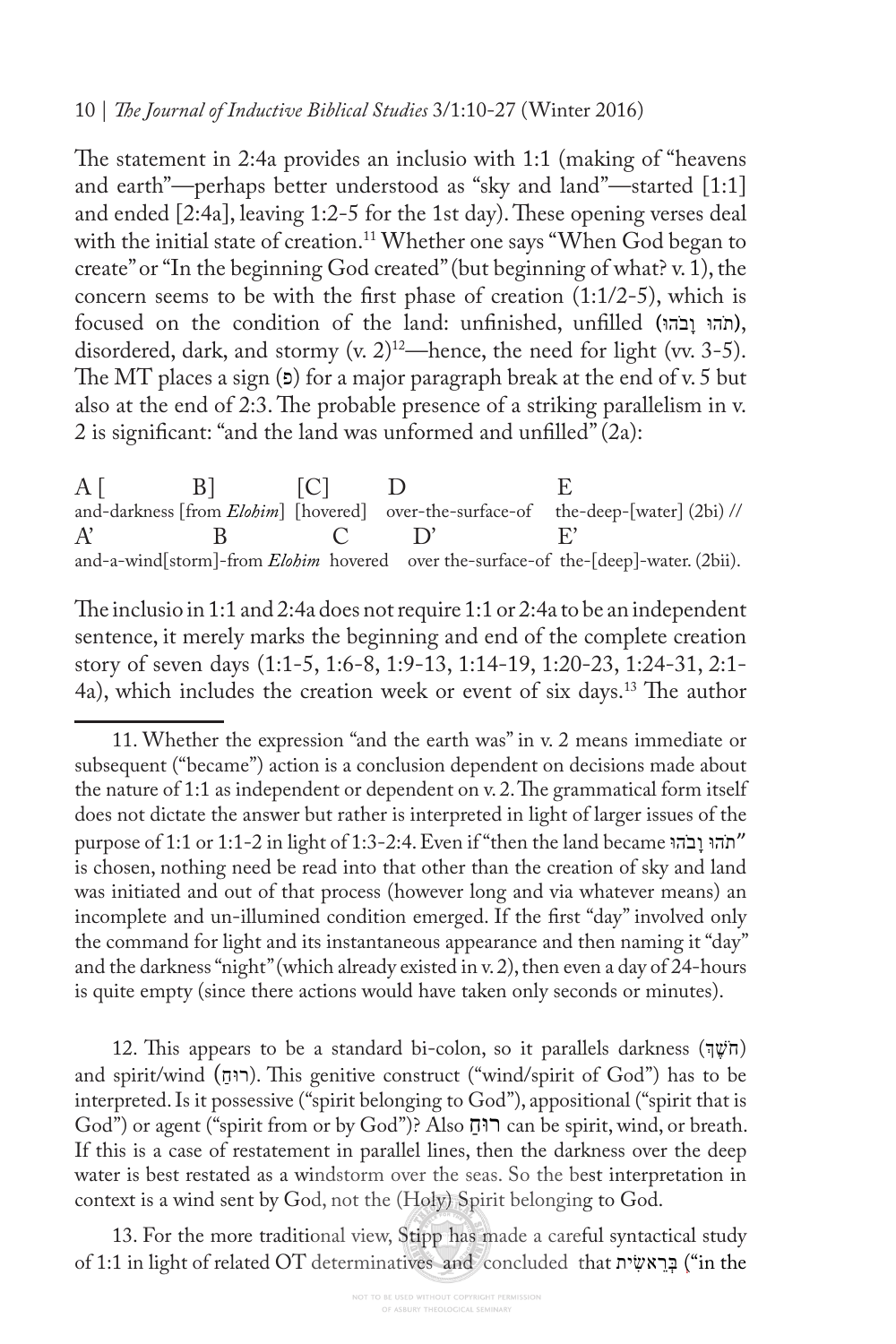seems to establish theologically the Sabbath and its observance as a regular rhythm of created human life (which might explain his *functional* purpose in using a week to picture the creation of all things).<sup>14</sup> A chiasm may be constructed not around six or seven days but around ten stages or phases that comprise the six creational days in light of the respective length of each of 5 steps:

| A light + sky, land (days 1-2; 90 words)            | 2 phases     |  |  |  |  |
|-----------------------------------------------------|--------------|--|--|--|--|
| B seas + land and plants (day 3; 69 words)          | 2 phases     |  |  |  |  |
| C sun, moon, and stars (day 4; 69 words)            | 1 phase      |  |  |  |  |
| B' fish and birds + blessing (day 5; 57 words)      | 2 phases     |  |  |  |  |
| $A'$ animals + humans + blessing (day 6; 149 words) | $2/3$ phases |  |  |  |  |
| (2 phases could be seen if animals and humans are   |              |  |  |  |  |
| grouped as "land animals")                          |              |  |  |  |  |

If this is, in fact, the case, why would the planets/stars be central? It may be in the ancient Near East religious context it would align nicely with the importance of establishing that those things worshiped as gods by the Canaanites and others are, in fact, cited as mere creations distinct from to the true Creator God, *Elohim*. A more satisfying analysis might be made between two diferent types of creation: non-*nephesh material* and *nephesh material* ("spiritual" or "spirited") each with five phases:<sup>15</sup>

beginning") is inherently determinative, needing no morphological indication, and that 1:1 is an independent motto verse. He argues the Tiberian text is not consistent with the nature of the conditions in Gen 1:1. See Hermann-Josef Stipp, "Anfang und Ende: Nochmals zur Syntax von Gen 1,1" *ZAH* 17-20 (2004-2007): 188-96.

14. The number of words (Hebrew) used for each day (disregarding *maqqeph* and counting the direct object marker) by this scheme are: 52, 38, 69 [or 25/44], 69, 57 [or 38/19], 149 [or 32/54/63 (animals/humans/blessings)], and 39 (but 34 if 2:3 is taken as the end of the narrative). Within the six days ten stages may be seen (days 3 and 5 each have two stages and day 6 has three); see Appendices A-C. The framework hypothesis (days 1-3 are forms and days 4-6 are respective fillings, 1//4, 2//5, 3//6) does not work because the sky/expanse is named on day 2 but fsh created on day 5, yet the seas are created and named on day 3. Sky/heavens is day 2 but sun, moon, and stars are day 4 not 5 as expected, although day 5 has birds to fll the sky. If 1:1-5 is day 1 then land, sky, and light are involved on that day. On day 3 land appears when the seas are formed and then vegetation, which means a form and a filling are on the same day. The lines marking forms and what fills them are blurred and dotted, fuid not solid or categorical.

15. For the lack of better terminology this distinction is between material (living and non-living) things (without a נֶפֶשׁ) and "spiritual" beings (living "souls"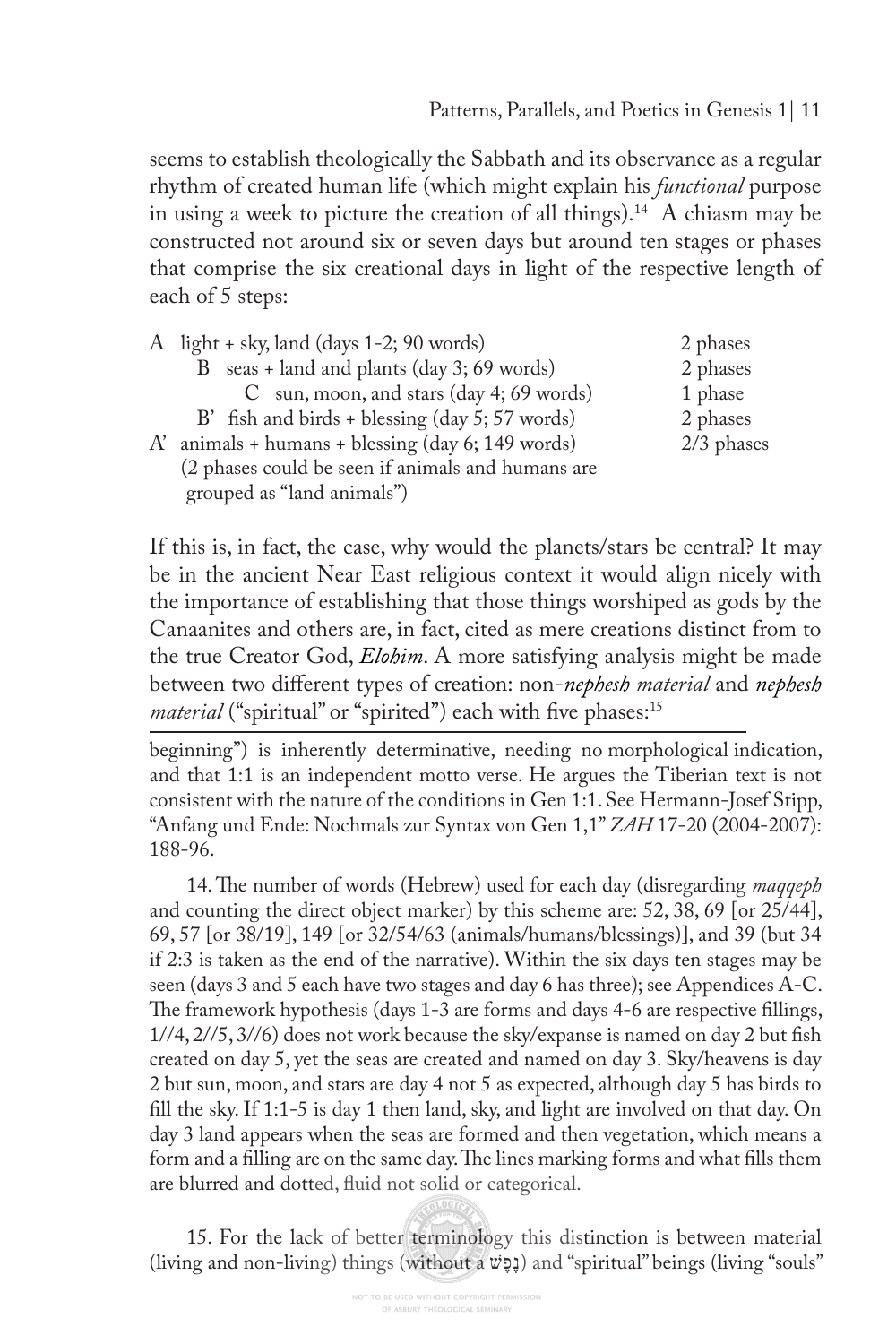12 | *Te Journal of Inductive Biblical Studies* 3/1:12-27 (Winter 2016)

*Creation of the material world (Days 1-4) 228 words*

A sky + land + light day  $1$  B sky day 2  $C$  land + seas day 3 D plants day 3 E sun, moon, stars day 4

*Creation of the "spiritual" world (Days 5-6) 95 words*

| A fish and birds |          | day 5      |       |       |       |       |
|------------------|----------|------------|-------|-------|-------|-------|
| B blessing       |          |            | day 5 |       |       |       |
| C animals        |          |            |       | day 6 |       |       |
|                  | D humans |            |       |       | day 6 |       |
|                  |          | E blessing |       |       |       | day 6 |

Days 1, 2, and 4 have one part while days 3, 5, and 6 have 2-3 parts (see Appendices B and C), totaling 10 parts or movements. Framework theory(see n. 15 above) notwithstanding, the proper division comes not between days 3 and 4 but 4 and 5, between the creation of inanimate (material) objects and animate (spiritual) beings. The latter are described as "living" (חיה) and "moving" (רמש) or as "soulish" or breathing beings (נפש). Plant life is not so designated (third day) and is food for both animals and humans (1:29-30). A well-known chiasm occurs at 2:4, which explains the reversal (earth and heavens) that some question:16

a of the heavens b and the earth c when they were created

 $\overline{[}$ וֹנֶפֶּשׁ חַיָּה [ as describes animals in Gen 1:20, 24 and humans in 2:7). "Spiritual" is better than "soulish" since it avoids the problem of mistranslating פשֶׂ נֶ) which speaks of a living being) as the immaterial being separate from its body. In Lev 2:1 פשֶׂ נֶ is translated "someone." Tese creatures unlike plants are animated by God and in that sense are material and "inspired." The influence of God's spirit (רוּחַ) would be another stage of spirituality. It is interesting that this *nephesh* nature of humans is not mentioned in Genesis 1. פשֶׁ נֶ can mean "neck" (see Jonah 2:6) and both humans and many animals breath in life through a mouth/neck/ lung system.

16. See Collins, *Genesis 1-4*, 41. Tis chiasm shows that such structures have been recognized previously and points to the possibility if not probability of others. Some who oppose this chiasm as an editorial intention conjecture that the "heaven and earth" expression could be a scribal error.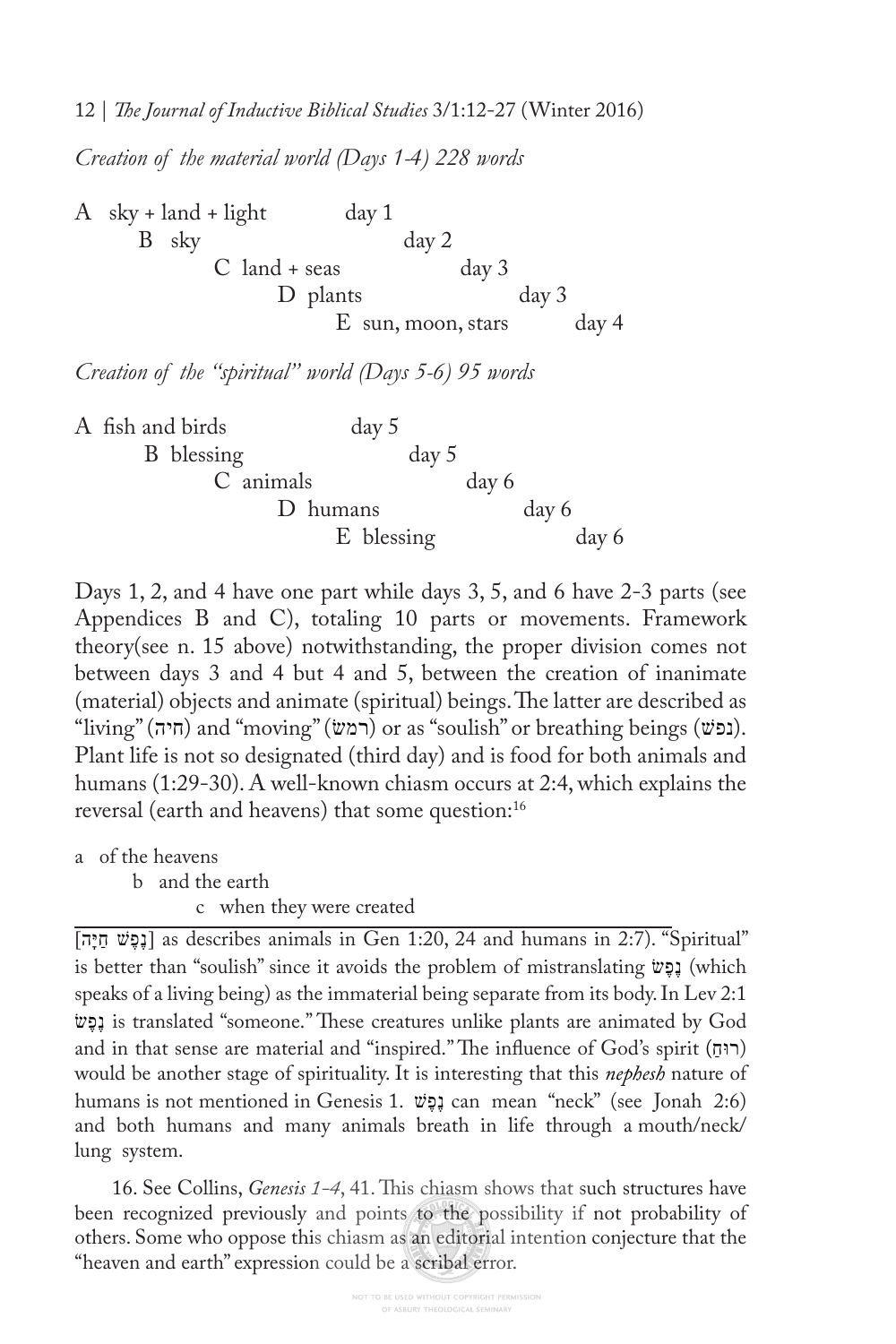```
 c' in the time when Yahweh God made
       b' the earth
a' and the heavens
```
## **The Use of** *Waw* **Consecutive**

Some have appealed to the use of the *waw* consecutive in Genesis 1 as evidence of historical narrative.17 Hebrew grammars have long recognized that this form expresses "succession in time," temporal or logical.18 At the same time subsequent past actions (e.g. subsequent yet oppositional action) resort to the *qatal* (see 1 Kgs 2:8).<sup>19</sup> The *wayyiqtol* (inverted form, or more popularly the *waw* consecutive + *yiqtol*) also fnds a place in Hebrew poetry (e.g., Ps 3:5 [3:4 English], ניִ נֵ עֲ יַ וַ ַ")and then he answered me"). While not stirckly historical prose, poetic genre can contain historical references. Consequently a creation document such as found in Gen 1 may present sequential actions. Poetry by defnition does not necessarily exclude the use of past events in space and time. The information the author conveys can be discovered within his ancient literary and religious context more than appeals to OT lexicography and verbal syntax.<sup>20</sup>

18. Paul Joüon - T. Muraoka, *A Grammar of Biblical Hebrew*, rev. Eng. ed.; 2 vols. in 1 vol.; SubBi 27 (Rome: Pontifcal Biblical Institute, 2006), 357, 361, 363. I concur with Muraoka's preference for the title "*waw* inversive" (rather than "converted") for the *wayyiqtol* and *w-qatalti* due to inversion of meaning (succession instead of future) and syllable stress (fnal), respectively. See p. 357.

19. Ibid., 363.

20. Such grammatical issues are vital for proper translation, which is interpretation, yet they have to be evaluated in light of the cultural and communicative contexts. A word or phrase does not dictate the meaning of its larger context, to the contrary how a verb or noun or clause is understood is decided in light of the immediate contexts (pericope or book section, audience, cultural setting, etc.). One does not begin an essay based on a word but on a topic, which theme or purpose dictates the content, and then words are chosen to best introduce and develop the chosen subject. A writer frst decides *how* to begin a text. Tat determines what word or sentence to use. Exegesis can be deceptive because it begins in reverse of how communication works. A text is broken into pieces to

<sup>17.</sup> See, e.g., Robert McCabe, "Theologian: Genesis means what it says!"; http://creation.com/robert-mccabe-old-testament-scholar-genesis (posted: n.d.; accessed 28/01/14) n.p.; article taken from *Creation* 32:3 ( July 2010): 16-19, see specifically p. 19.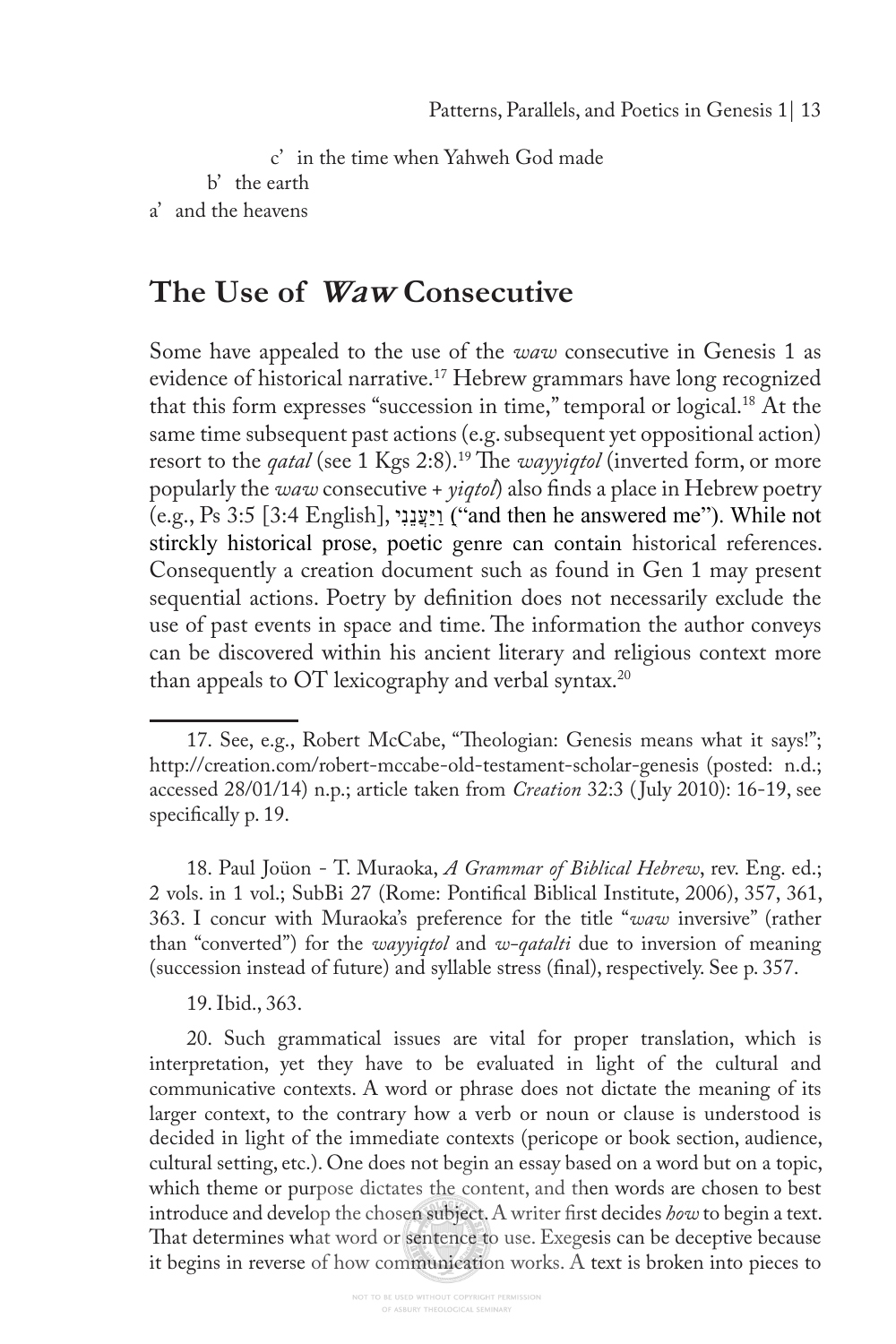#### 14 | *Te Journal of Inductive Biblical Studies* 3/1:14-27 (Winter 2016)

In Genesis 1 the consecutive verbs (with God as subject) are distributed as follows: The *wayyiqtol* ("then God said") appears 10 times, but these do not align with the 10 phases (see n. 23 below).<sup>21</sup> These stages are initialized with "then God said" (וַיִּצְבָרֶ or "then God blessed [יַיְבָרָ and said [יֵאמֵר] "or "then God blessed by saying" (לְאמֹר) .<sup>22</sup> On Day One God commanded (said), then saw, then separated, and then named (the day begins with "he created" if 1:1-2 is included). The  $w^{\varepsilon} \dots$  *qatal* form in verse 2 (וְהָאֲרֵץ הָיִתָּה) "and the land was") could better have been a *wayyiqtol* followed by the subject ("and it was, the land") if the intention was "and then the land became."23 On Day Two He commanded, then made, then separated, and then named.<sup>24</sup> On Day Three He commanded, then named,

be studied but the exegete may forget that the pieces individually did not create the text, rather the text and its contexts dictated what pieces to use to obtain the author's intended ideas. A word only has a meaning in a context. Yom unarguably is used in Genesis 1 as a "day of a week" (a normal day) but *why* the author used a week to portray the creation enables us to decide if he intended to teach a literal 144-hour creation or if his purpose was function (rather than mechanical) or theological (rather than historical). See, e.g., James Barr, *Te Semantics of Biblical Language* (New York: Oxford, 1961; repr., Eugene, OR: Wipf & Stock, 2004) and Moisés Silva, *Biblical Words and Teir Meaning: An Introduction to Lexical Semantics*, rev. ed. (Grand Rapids: Zondervan, 1995).

21. 1:3, 6, 9, 11, 14, 20, 24, 26, 28, and 29.

22. 1:3 (day 1); 1:6 (day 2); 1:9 (day 3); 1:11 (day 3); 1:14 (day 4); 1:20 (day 5); 1:22 (day 5); 1:24 (day 6); 1:26 (day 6); and 1:28 (day 6). Another *wayyomer*  comes in 1:29 as part of the extended blessing. The blessing on day 5 is *wayyiqtol* + inf. const. (blessed by saying) but on day 6 is *wayyiqtol + wayyiqtol* (blessed and then said). Regardless of form, the movement from command creation to blessing breaks days 5 and 6 into parts. Day six has three parts based on movement from animal creation (1:24) to human (1:26) to blessing (1:28). Day three has two parts based on movement from developmental command for water and then land. Here creation by divine word is not seen; rather God calls material already created to act. In fact jussive verbs are used with the sense "allow the waters/land to be gathered/ produce vegetation" respectively. The creational activity is set in motion by God (not spoken into existence from nothing) and allowed to fnish in its own time.

23. Consequently consecution is not in view here (cf. the gap theory that the completed creation in 1:1 later fell into chaos, 1:2). The land created in 1:1 was in an incomplete state initially (1:1-2).

24. God "made" is Hebrew עשׂה, which is used interchangeably with ברא here in Genesis 1-2. Te sense "create from nothing" is not a meaning of ברא but is communicated if the context describes creation from nothing (ex nihilo). Tat ברא only has God as a subject in the OT is not determinative because in written or oral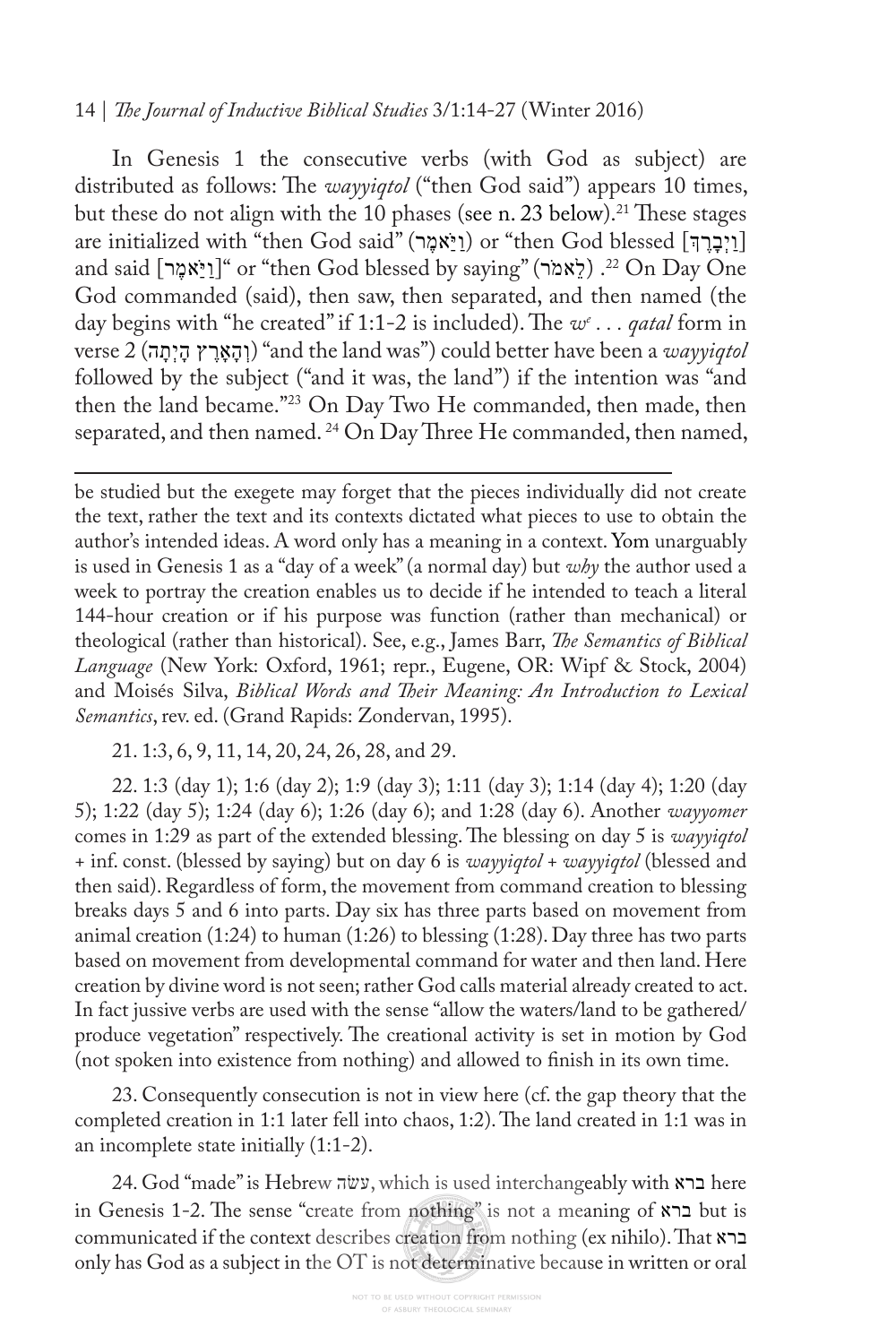then saw/realized, then commanded, and then realized. On Day Four God commanded, then made, then separated, then saw/realized. On Day Five He commanded, then created, then saw, and then blessed by saying. On Day Six God commanded, then made, then saw, then commanded, then created, then blessed and said, then commanded, and then saw/concluded all was good (see Appendix B and C2). No doubt the narrative presents the week of creation in logical or temporal order of consecution. Whether the author intended this to be historical or theological, the same verbs could have been used. That chronology or the age of the earth was his concern depends on much more than verb forms and functions.

#### **The Use of Thematic and Structural Features**

Each creation "day" is subdivided into six creational acts and a closing formula, although all six are not always present or in the same order. What is consistent is the opening "God said/commanded" for each day and each of the ten stages, as well as the closing formula ("evening and morning" for each day). The six creational activities are: (1) God said/commanded or said/blessed, (2) saw/concluded, (3) separated/distinguished, (4) gathered, (5) called/named, and (6) made/created.25 On no day do all of these appear. Day Four has the most with fve: commanded/blessed, separated, made/ created, named, and concluded/saw. Notably this day may be a fulcrum for a chiastic structure (see above pp. 12 - 13). Four of these six acts, but not the same four, appear on Days 1, 2, and 3. After that, except for Day Four, only three, the same three, appear on Days 5 and 6 (although days 3, 5 and, 6 have multiple stages; cf. Appendix B). Speaking to create or bless appears frst on each day or phase of a day. God's "seeing" or approval or recognition of good appears on every day except the second (when sky is created). Separation/distinguishing (בדל) occurs only three times: light and dark on Day One, waters above and below on Day Two, and then light from dark on Day Four. The fact that light and dark are separated twice might suggest an inclusion for the frst four days (the period of inanimate creation).<sup>26</sup> Both Day One and Day Four describe a separation of light

language outside of the OT in the ancient Jewish world the term likely was used with different subjects. The OT only offers us a slice of Hebrew usage overall. In Psalm 51:10 (12 MT) ברא is used in the sense of re-creation or renewal (making something new out of existing material).

25. This analysis was made before I had ever read the commentary by Kenneth Mathews, whose previous analysis is similar. See Mathews, *Genesis 1-:11:26*, 115.

26. Suggesting no animate life in the universe?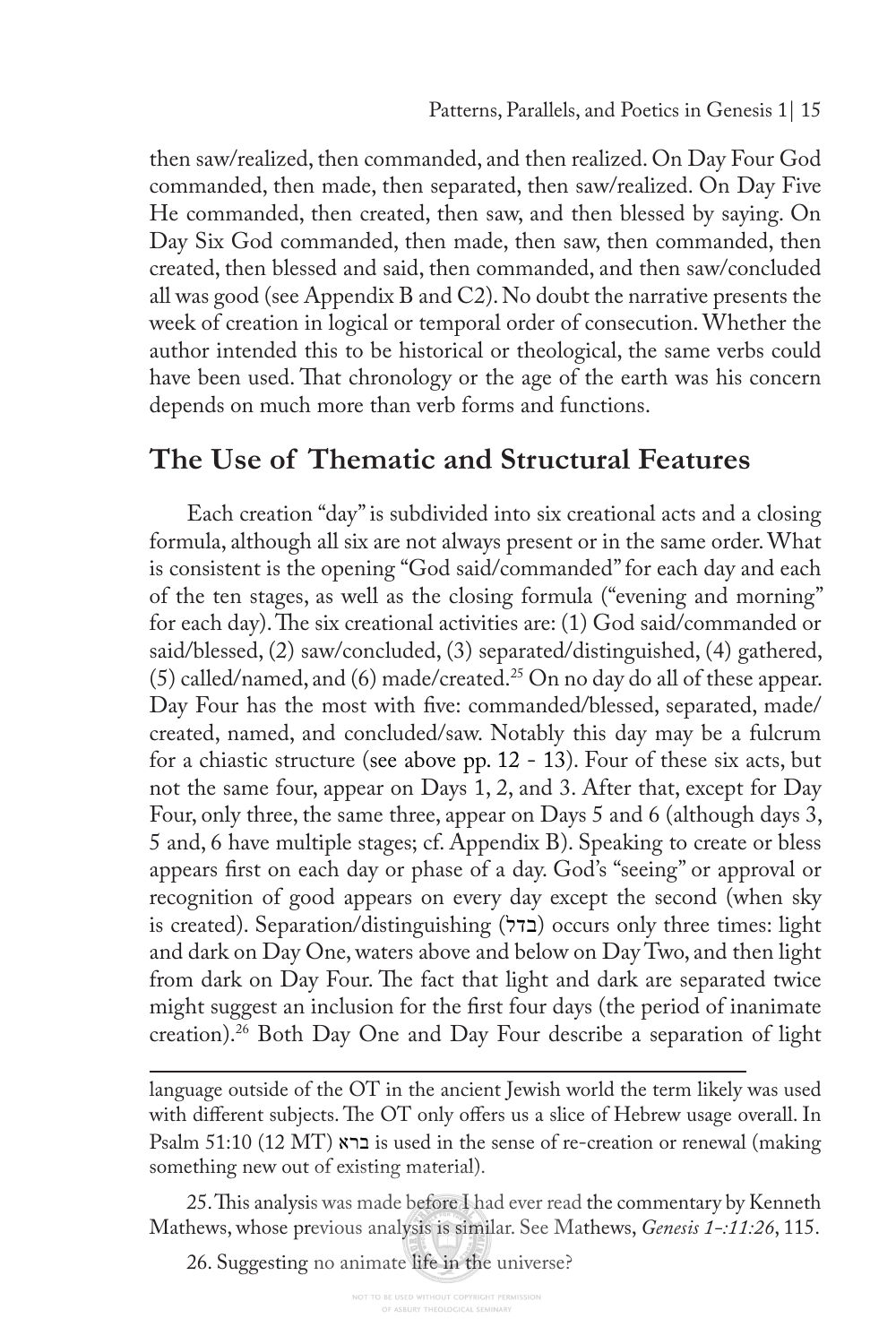#### 16 | *Te Journal of Inductive Biblical Studies* 3/1:16-27 (Winter 2016)

and dark (also named day and night).<sup>27</sup> Only days 1-4 use 4-5 of the six possible creational acts. The only difference between days 1 an 4 is that the latter names the lights as sun, moon, and stars. The order for light to exist on each day difers only in the change from singular light (אור in 1:3a) to plural lights (רתֹ אֹ מְ in 1:14a). On Day One the light merely distinguishes day and night but on Day Four it also marks time (seasons of days and years). Read literally, a "day" could not be marked off in hours until the 4th day. All this could indicate a rhetorical purpose:

**Day One (1:1-5)** heavens and earth created (planets and stars implied) sky and land enlightened (day and night)  **Day Two (1:6-8)** sky (waters above) named  **Day Tree I (1:9-10)** earth: land and seas (waters below) named  **Day Tree II (1:11-13)** land: vegetation called to grow **Day Four (1:13-19)** heaven and earth enlightened (planets and stars added) times calculated (day and night)

This fits with the emphasis throughout the Creation Story on the land and its principal inhabitant, humanity. After announcing the initial creation of land and sky (1:1) the text moves immediately to the land's darkness and need of light  $(1:2-5)$ . Then there is the sky over the land with rain clouds (waters above) to make the land fertile (1:6-8), followed by the organization of the earth into areas of dry land and seas (waters below). A result was that the land could now produce vegetation to sustain life. Then fnally on Day Four seasons (related to planting and harvesting to sustain life) are regulated. So it seems the movement is from day and night being established (Day One) to day and night being effective (Day Four). The

<sup>27.</sup> This un-chronological depiction of creation points to a theological rather than technical purpose of the creation account. Consequently Bruce K. Waltke calls for a literary reading of Genesis 1 ("The First Seven Days: What is the Creation Account Trying to Tell Us?" *Christianity Today* 222.11 [12 August 1988]: 46). Theological purposes have led to chronological rearrangements elsewhere in the OT, e.g. Genesis 10–11, where ch.10 seems to belong after ch.11 since ch.11 has one language in use and ch.10 has many; however, the absolute one language theory of Gen 11:1-9 is highly debatable; see W. Creighton Marlowe, "The Sin of Shinar (Genesis 11:4)," *European Journal of Teology* 20.1 (2011): 29-39. See also Ronald Youngblood, *Te Book of Genesis: An Introductory Commentary*, 2nd ed. (Eugene, OR: Wipf & Stock, 2000); and David J. A. Clines, "The Significance of the 'Sons of God' Episode (Gen. 6.1-4) in the Context of the 'Primaeval History' (Gen. 1-11)," *JSOT* 13 (1979): 9.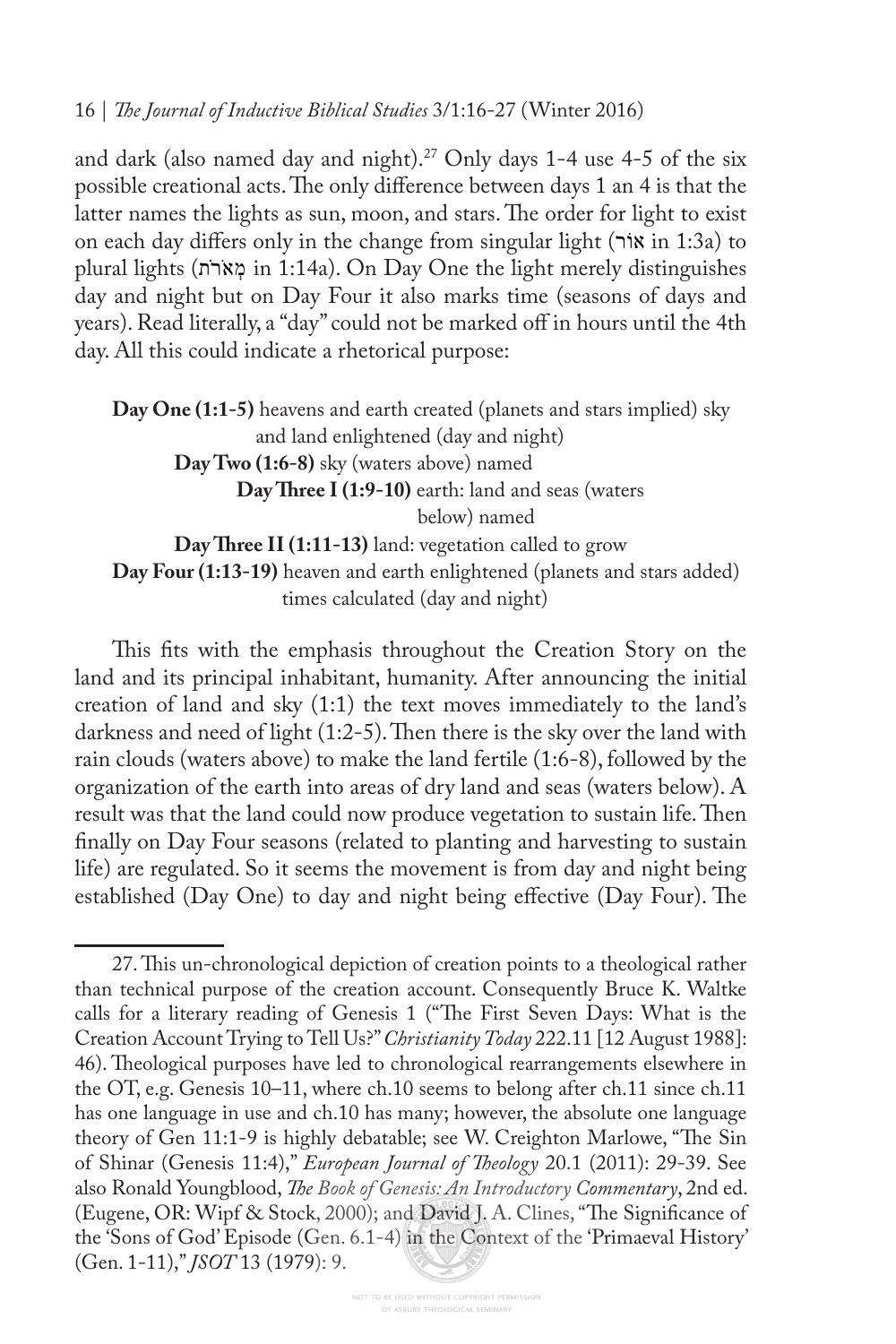stars existed from 1:1 (*Elohim* created the heavens and earth).<sup>28</sup> After Day Four the narrative is mainly concerned with the emergence of animate life, the pinnacle of which is human life, man and woman, who are to rule the other animals and eat from the plants.29 Days Five and Six exclusively focus on God creating creatures and commanding their multiplication through procreation, and deeming this good<sup>30</sup> (see Appendix D). Man and woman are distinguished equally as bearing God's image, which in the immediate context is defined solely as mastering (רדה) and subduing (כבשׁ) the animal world of fish, fowl, and all else (1:26-28). The text does not say animals cannot be food, only that plants are food.31 Chapter One could be framed as humanity's World (1:1-19) and humanity's Work (1:20-31). Semantic support for this formation is found as follows:

28. The deep and waters of 1:2 also represent what we know as the oceans, technically not created until Day 3. So "waters below" already existed when ostensibly formed in 1:7. Tis reasoning naturally fails if it can be shown conclusively that 1:1-2 is an introduction or topic statement and not part of the literary creation sequence.

29. It could be argued that this rule assumed using the animals as well for food. Perhaps the plant life is fronted as food because the man and woman (*Adam* and "his woman" later named *Chavvah*) are allowed seed-bearing plants for food (fruits, nuts/berries, and vegetables?) and the other animals every green plant (1:29-30). Later the man and woman will be disallowed (on pain of death) to eat from a certain tree (moral knowledge tree) in the garden in Eden where they live  $(2:15-17)$ . The author of Genesis explains the central location of two trees in 2:9b. The tempter of 3:1 asks if they were forbidden to eat from *any tree*; but the woman replies (3:2-3) that they can eat *the fruit* (not mentioned previously) from any tree but *cannot eat the fruit from or touch* the tree *in the middle* (which God did not mention to Adam) of the garden without dying as a result. It can be assumed that the tree in 2:15-17 was a fruit tree although that is not stated in those verses. Or did the temper and woman add that detail improperly? Regardless, it seems 1:29- 30 anticipates chs. 2-3.

30. Not to be missed is the use of jussive verbs by which God allows the land to "produce" (יצא") (living beings" (נפשים) (1:24) which suggests a lengthy process as opposed to an instantaneous act of creation by divine fat. Cf. the previous day when God says "allow the land to sprout green" (1:11) and 1:20, where God calls on creation to "allow the waters to swarm" (ישָׁרְצוּ) [with] "a swarm of living  $\binom{w}{y}$ רץ נֶפֵּשׁ חַיַּה).

31. These humans seemingly have to have witnessed animal death to understand the warning about death resulting from disobedience. Animals are not directly forbidden as food; the comment is that ALL seed-bearing plants are edible (save one later on). Eventually people will sacrifce animals in worship as to ofer them as food to God or the gods.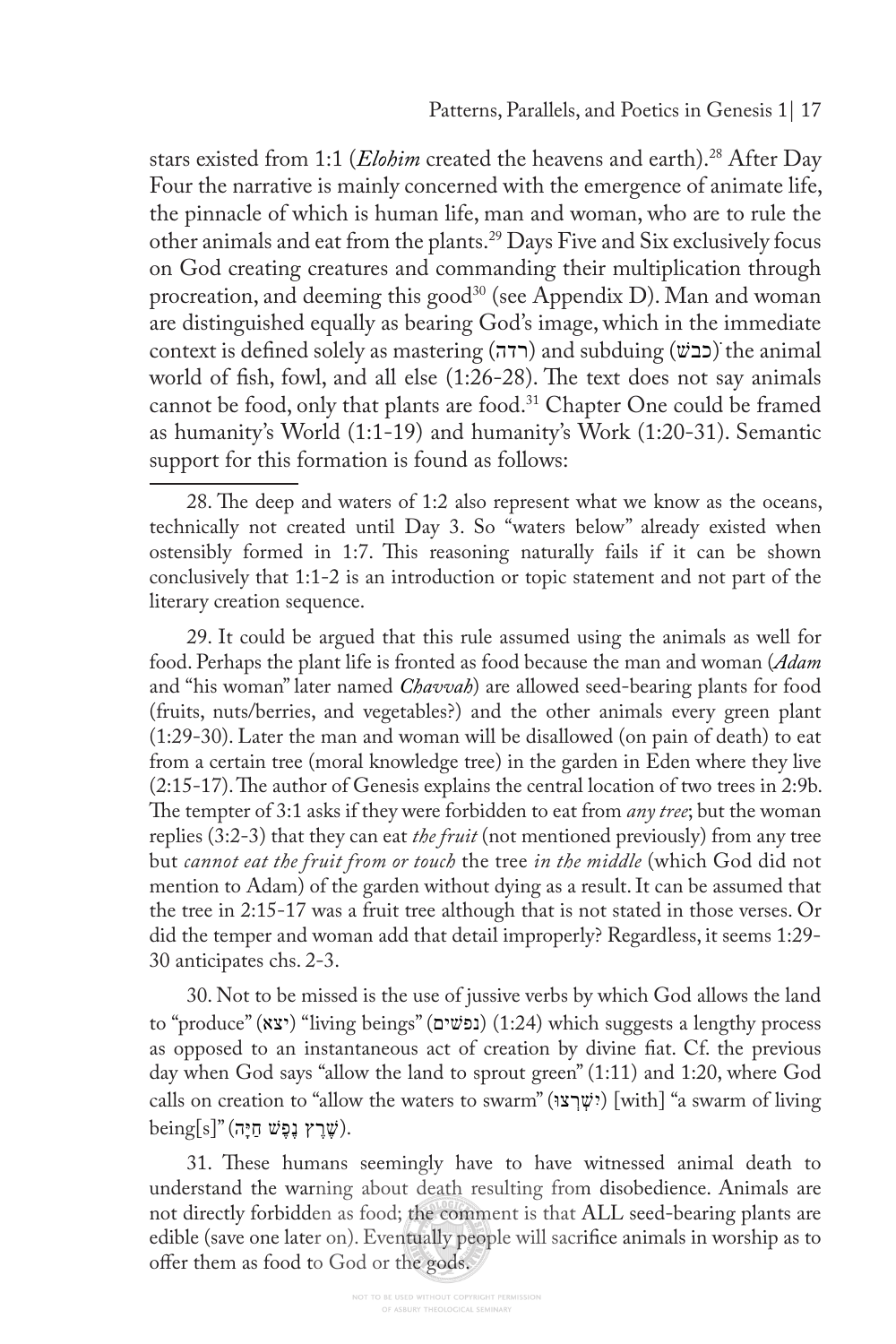|                                                                                                  | <b>A-B STATEMENT</b>                                                                              | <b>CLIMAX C</b>                                                      | $B' - A'$                                                                                                |                                                                         |  |
|--------------------------------------------------------------------------------------------------|---------------------------------------------------------------------------------------------------|----------------------------------------------------------------------|----------------------------------------------------------------------------------------------------------|-------------------------------------------------------------------------|--|
|                                                                                                  |                                                                                                   |                                                                      | <b>RE-STATEMENT</b>                                                                                      |                                                                         |  |
| DAY <sub>1</sub><br>heaven-earth<br>light-dark<br>Day-Night<br>separated<br>[expanse<br>implied] |                                                                                                   |                                                                      |                                                                                                          | DAY4<br>expanse<br>light-dark<br>Day-Night<br>separated<br>heaven-earth |  |
|                                                                                                  | DAY <sub>2</sub><br>Sky<br>= expanse<br>separating<br>waters above<br>and waters<br>below<br>seas |                                                                      | DAY 3b<br>Land<br>[under the<br>expanse]<br>produces<br>vegetation<br>with waters<br>below<br>dry ground |                                                                         |  |
|                                                                                                  | anticipated                                                                                       | DAY3a<br>Lands (dry<br>ground) &<br>Seas g<br>athered<br>$(= Earth)$ | activated                                                                                                |                                                                         |  |

In addition to the previous six structural but random themes plus closing formula for each of ten stages (or fve themes with standard opening and closing formulae for each of six days), $32$  one can observe six structural features in a near-standard order: command, result, evaluation, disunity/unity, naming, and numbering/closing formula for a week day (see Appendices B and C). Command and result are always 1st and 2nd in order and numbering is always last. Evaluation and naming are usually in 3rd or 5th position. Disunity/unity (separating "or gathering) is almost always 4th. Days 1 and 2 are almost identical in this regard, only" "evaluation and disunity/unity are reversed. Again Days 1-4 use all six

<sup>32. &</sup>quot;Then God said/commanded/blessed . . . And there was evening and morning," leaving fve other medial options of seeing, separating, gathering, calling, and making/creating. See Appendix B.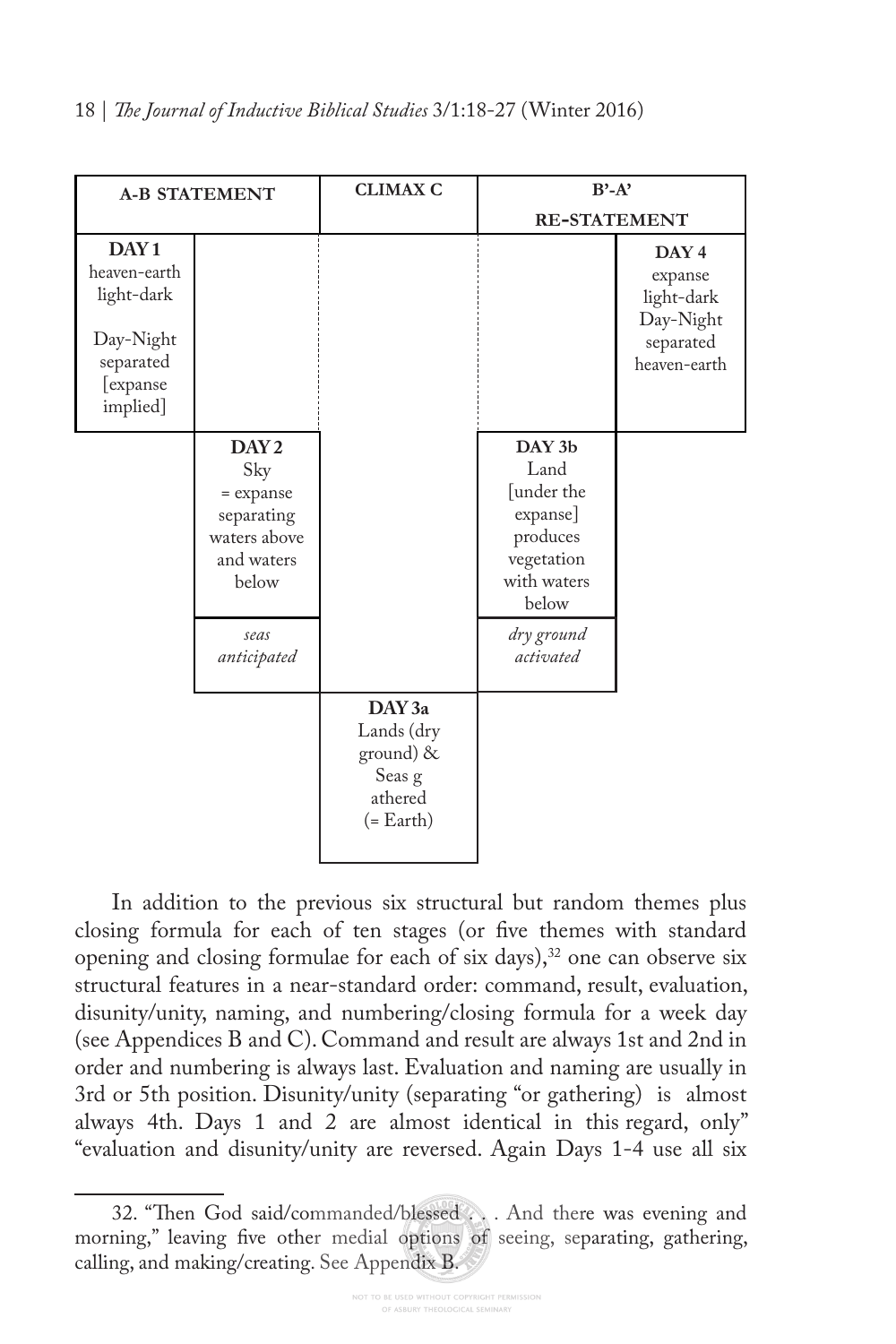features and in a similar though not exact order. Days 5-6 use only the frst three features and always in the same order (as Day 1) in addition to the numbering or typical closing statement ("evening and morning"). The days involving the creation of animate life do not involve things being separated/gathered or named. Later the human names the animals (2:19- 20).33 A signifcant shift is again clear between Days 4 and 5, as has been seen between 3 and 4"

Metric and chiastic symmetry is found in a place like verse 9:

|              | A Creative Act Introduced: God said (v. 9a)       | <i>wayyigtol</i> (preterite) |         |
|--------------|---------------------------------------------------|------------------------------|---------|
|              | Command for the sea to form: Let gather! (v. 9b)  |                              | jussive |
| $B^{\prime}$ | Command for the land to form: Let appear! (v. 9c) |                              | jussive |
|              | A' Creative Act Concluded: And it was (v. 9d)     | wayyiqtol (preterite)        |         |

Another kind of tri-colon could be suggested, but regardless of whatever pattern we accept, the obvious nature of this text is purposeful patterns:

| And God said "let the waters be gathered //         | $(12 \text{ syllables})$ |
|-----------------------------------------------------|--------------------------|
| Under the skies into one place //                   | $(12 \text{ syllables})$ |
| And let dry land appear [likewise]"; and it was so. | $(12 \text{ syllables})$ |

Verses 11-12 have a bi-colon followed by a tri-colon, creating an a-b-c-d  $\frac{1}{4}$  a'-b'-c'-d' structure:<sup>34</sup>

<sup>33. &</sup>quot;God named the parts of creation, which showed His authority over them (ch. 1); then Adam named the" "line with his delegated dominion over them (ch. 2); and then Adam named the woman (3:20), which" "animals in" "contextually in terms of text and tradition posits Adam as having some authority over the woman in line with ANE conventions. Such information is accurate in relation to history, but hermeneutically is not required to be read as an authoritative proposition regarding the nature of women for all ages. Mathews believes God naming the animals defned their existence and gave signifcation, based on ancient customs (per Mesopotamian and Egyptian creation texts where there was no name before something came to be); and in light of Gen 2:19-20 and other passages in Genesis as well as the naming of the stars (Ps 147:4 and Isa 40:26), naming demonstrated superiority (*Genesis 1-11:26*," 120, nn. 29-30). Does this apply in full to Adam naming the woman? "

<sup>34.</sup> Plus tag: "and it was so" in v. 11 and "God declares it 'good'" in v. 12. Verse 12 simply reafrms verse eleven, also chiastically (with bi-colon followed by tri-colon), and adds God's approval (which substitutes for the 11d tag), with the statement about seeds "on the earth" assumed from v. 11d.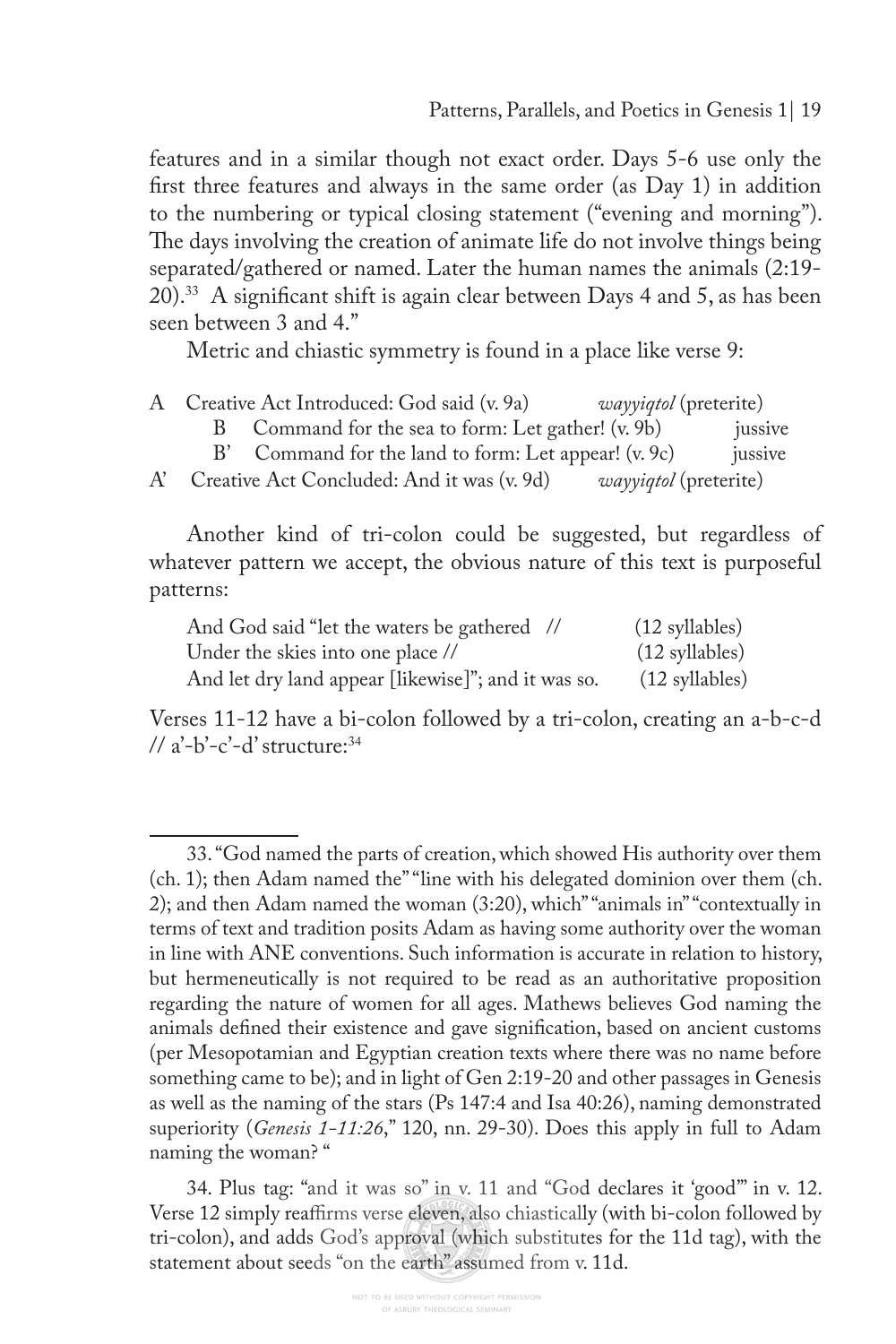| 20   The Journal of Inductive Biblical Studies 3/1:20-27 (Winter 2016) |  |
|------------------------------------------------------------------------|--|
|------------------------------------------------------------------------|--|

| <b>STAGE</b><br><b>VERSES</b> | <b>KEY VERBS</b><br>& NOUNS                                           | <b>THEME</b>        |            | <b>STAGE</b><br><b>VERSES</b> | <b>KEY VERBS</b><br>& NOUNS                                                      |
|-------------------------------|-----------------------------------------------------------------------|---------------------|------------|-------------------------------|----------------------------------------------------------------------------------|
| $\mathsf{A}$<br>11a           | (Jussive) let the<br>land produce<br>$(X\ddot{w}7)$ [God's<br>desire] | Vegetation on earth |            | $A^{\prime}$<br>12a           | (Preterite)<br>and the land<br>produced<br>(XW7)<br>[the earth's<br>cooperation] |
|                               |                                                                       | Plan                | Production |                               |                                                                                  |
| B<br>11 <sub>b</sub>          | (Participle)<br>$yielding (Y\mathcal{T})$<br>seed                     | Plants on earth     |            | B'<br>12 <sub>b</sub>         | (Participle)<br>$yield$ זרע)<br>seed                                             |
|                               |                                                                       | Result              |            |                               |                                                                                  |
| $\mathcal{C}$<br>11c          | (Participle)<br>making<br>(עשה) fruit with<br>seeds                   | Trees on earth      |            | C'<br>12c                     | (Participle)<br>making (עשׂה)<br>fruit with seeds                                |
|                               |                                                                       | Result              |            |                               |                                                                                  |
| D                             | And it came<br>to be                                                  | Confirmation        |            | D'                            | And God "saw"<br>good                                                            |
| 11d                           | (wayyiqtol/<br>preterite) [the<br>earth's result]                     |                     |            | 12d                           | (wayyiqtol/<br>preterite)<br>[God's<br>commendation]                             |
|                               |                                                                       | Realization         | Evaluation |                               |                                                                                  |

Verse thirteen ends Day Three with the same sort of bi-colon as Day Two in v. 8b. Another chiasmus is present in vv. 26-28:

- A God's decision to make humans co-managers of the animals (26)
	- Wishing through cohortative/jussive verbs
	- B God's creation of humans as co-managers (poem as fulcrum; 27)
- Acting through *wayyiqtol/qatal/qatal* (past-tense) verbs A' God's decree that humans be co-managers of the animals (28)

Transition with 2 *wayyiqtol* (preterite or past-tense) verbs

 Demanding through 5 imperative verbs (jussive verbs are used with an imperative force in Genesis 1; e.g., "let light exist!")

| "The first bi-colon of v. 28 is highly symmetrical:                      |  |  |  |                              |  |  |  |  |
|--------------------------------------------------------------------------|--|--|--|------------------------------|--|--|--|--|
| a                                                                        |  |  |  | $b \quad c \quad a' \quad b$ |  |  |  |  |
| and-he-blessed them <i>Elohim</i> // and-he-said to-them <i>Elohim</i> . |  |  |  |                              |  |  |  |  |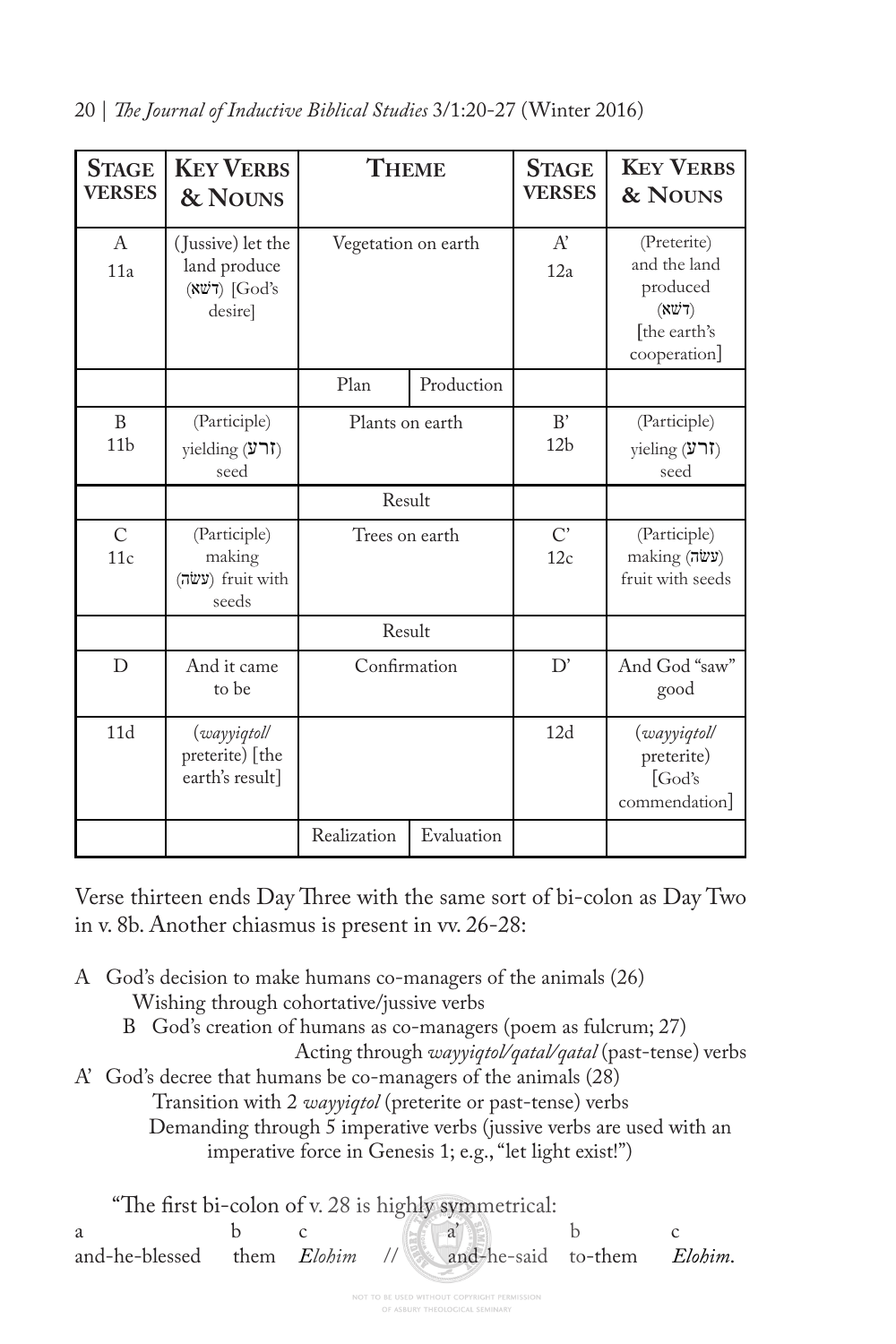He "favors" (ברך) them by speaking to them and revealing his will that they prosper and have" "purpose. This bi-colon (28b) is also likely a conceptual chiasmus of four imperatives:

| а               |                                |  |                            |
|-----------------|--------------------------------|--|----------------------------|
| Bear fruit!     | Become many! // Fill the-land! |  | And-subdue-it!             |
| [be productive] | [multiply]                     |  | [multiply] [be productive] |

1:28c tells how they are to do this: "rule" (the ffth imperative) over all creatures.

#### **Parallels and Parallelism**

The most objective evidence of Hebrew poetry or a poem is the pervasive presence of *parallelismus membrorum*. This does seem obvious in at least one if not a few places in Genesis 1. But it does not characterize the entire account, although proposals can be made for parallels and parallelisms not previously accepted. At least one attempt has been made to reconstruct the remains of an ancient poetic text from Genesis 1.<sup>35</sup> The case of 1:2 has already been discussed (see above pp. 11-12). As noted the consecutive verb at the beginning of v. 3 is linked to the previous verses ("so [then] God said"). As a unit vv. 1-5 could be translated:<sup>36</sup>

35. Frank H. Polak, "Poetic Style and Parallelism in the Creation Account (Genesis 1.1-2.3)," pages 2-31 in *Creation in ewish and Christian Tradition*, ed. Henning Graf Reventlow and Yair Hoffman (Sheffield: Sheffield Academic Press, 2002), 5, n. 13 citing O. Loretz, "Wortbericht-Vorlage und Tatbericht-Interpretation im Schöpfungsbericht Gn 1,1-2, 4a," *Ugarit-Forschungen* 11 (1977): 279-87. Polak looks not so much at reconstructed parallelisms per se (although he notes some parallelisms between consecutive lines [pp. 23-26]), but at syntactic, semantic (lexical registers, fxed phrases or word pairs typical of poetry elsewhere in the OT), and rhythmic repetitions, also in light of source criticism. He speaks of something less than full parallelism, which he calls "balanced coupling" (p. 22), and emphasizes the need to recognize informal characteristics, which he sees neglected in previous works, such as J. C. de Moor, "Narrative Poetry in Canaan," *Ugarit-Forschungen* 20 (1988): 149-71; and J." C. de Moor and W. G. E. Watson, eds., *Verse in Ancient Near Eastern Prose* (Neukirchen-Vluyn: Neukirchener Verlag," "1993). See Polak, "Poetic Style," 4, n. 11."

36. Waltke noted that in favor of this grouping is the classic grammar by Gesenius-Kautzsch-Cowley. See Waltke, "The First Seven Days," 42. Yet he thinks the presence of syntagmes like "heaven and earth" present an insurmountable obstacle to this approach. He argues that this hendiadys means "the entire organized universe" and as such is at odds with v. 2, where the earth is now chaotic. But the author of Genesis 1:1 could observe that God created everything and not necessarily mean that it was all fnished and perfected, Childs' observation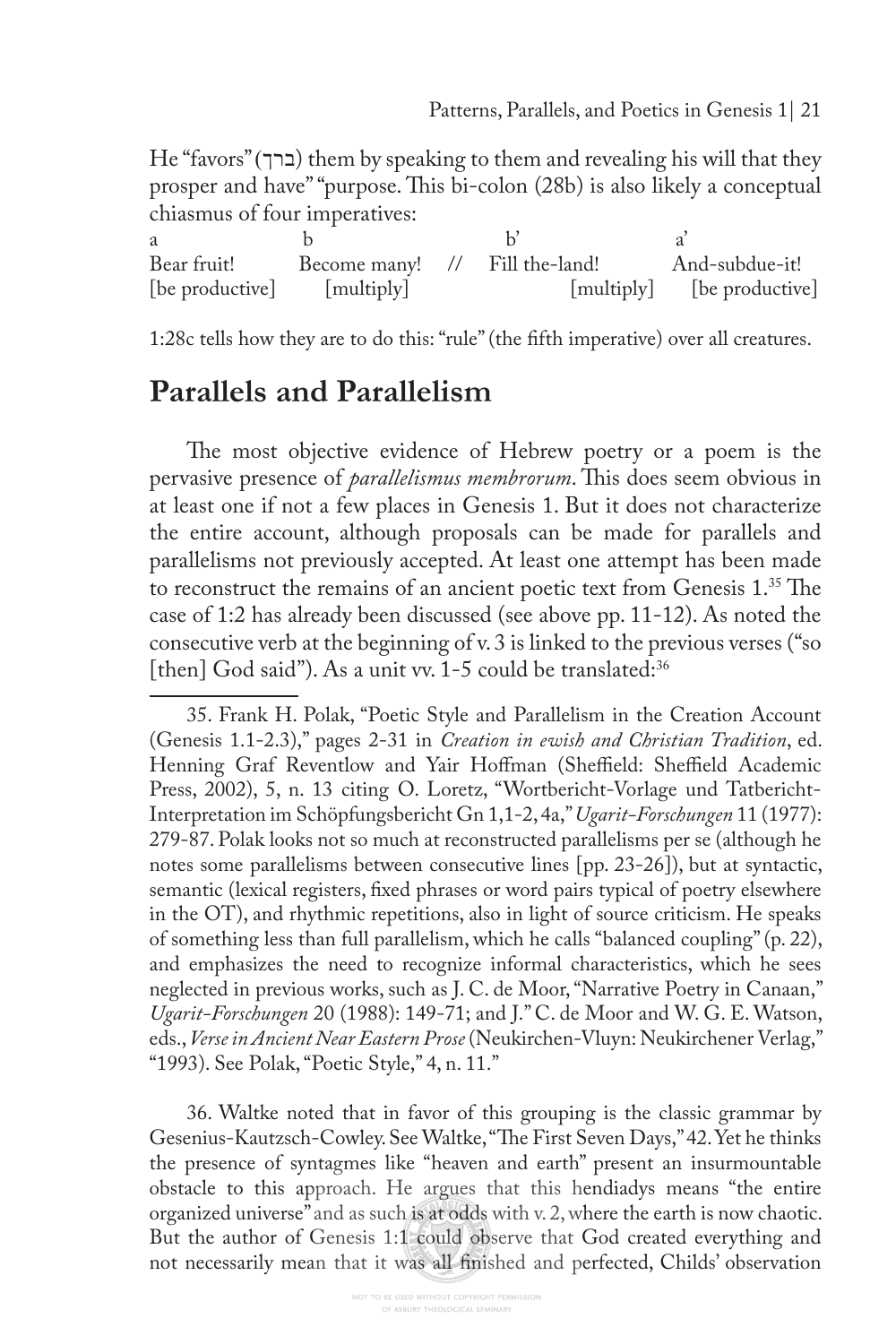|  |  |  |  | 22   The Journal of Inductive Biblical Studies 3/1:22-27 (Winter 2016) |  |  |  |  |  |  |  |  |
|--|--|--|--|------------------------------------------------------------------------|--|--|--|--|--|--|--|--|
|--|--|--|--|------------------------------------------------------------------------|--|--|--|--|--|--|--|--|

| First Elohim created [bara'] the sky and the land //            |                |
|-----------------------------------------------------------------|----------------|
| And this land was [initially] an unfilled/unfinished form.      | 2a             |
| And darkness was [covering] the surface of the deep [seas] //   | 2bi            |
| While a wind from <i>Elohim</i> was blowing over the waters.    | 2bii           |
| So [then] Elohim commanded, "Let light come into existence!" // | 3a             |
| And light then came into existence.                             | 3 <sub>b</sub> |
| Then <i>Elohim</i> recognized the light as good //              | 4a             |
| So Elohim distinguished the light from the darkness.            | 4 <sub>b</sub> |
| And Elohim named the light "Day" //                             | 5ai            |
| And the darkness [Elohim] named "Night.                         | 5aii           |
| And then evening arrived, //                                    | 5bi            |
| And then morning arrived; //                                    | 5bii           |
| the first day [ended]. <sup>37</sup>                            | 5c             |

(quoted by Waltke) notwithstanding that this word pair can only speak of an ordered world. Still the sky and the land could be begun and remain unfnished without being necessarily disordered or chaotic in some negative sense. Again the dependent nature of 1:1 is suggested in that such problems disappear with the reading "When God began to create everything, the land was unformed/ unfnished." 1:1-2a makes a pleasing initial statement before the introduction of the parallelism in 1:2b. That "heavens and earth" should be "sky and land" is also further supported by these data. The narrative turns to a focus on the land *per se* in v. 2a. See also Waltke, "The Creation Account in Genesis 1:1-3, Part III: The Initial Chaos Theory and the Precreation Chaos Theory," *BSac* 132 (1975): 216-28. Waltke therein convincingly sets aside the so-called "Gap Theory" (that the initial verb of 1:2 is a pluperfect, "then it became") noting (1) the stative nature of *hayah* in 2:5 and 3:1 (having parallel circumstantial clauses); (2) the "was" meaning ofsimilar structures in Jonah 3:3; Zech 3:2-2; and Judges 8:11; (3) no ancient or modern versions translate היה as "became" in 1:2; and (4) the unlikely beginning of a narrative with a pluperfect (p. 228). However, one must admit that this last reason is based on the assumption that 1:2 and not 1:1 begins the narrative per se. Also the argument about versions historically is weak in view of the reality that translators have been typically conservative (tending to be literal, leaving interpretation to the reader).

37. Te verb ברא is used in this narrative at 1:1, 21a, and 27. It initiates the creation of inanimate and then animate things (again suggesting an intentional structure of Days 1-4 then 5-6). *Elohim* created the sky and land (the empty forms needing filling) and then made/fashioned (עשׂה) things to fill them in Stage I; and then in Stage II He created sea life, but this had already been explained as God calling on the water and then the air to allow fsh and birds to fll them (v. 20). Everything multiplied according to its kind  $(v. 21b)$ . The same process occurs with humanity in vv. 26-27 ("Let us make [עשׂה] humans . . . so God created humans [ברא("[. However, ברא also initiates Days 5 and 6 (animal then human creation). So God creates (1) inanimate things then (2) animate non-human life and (3)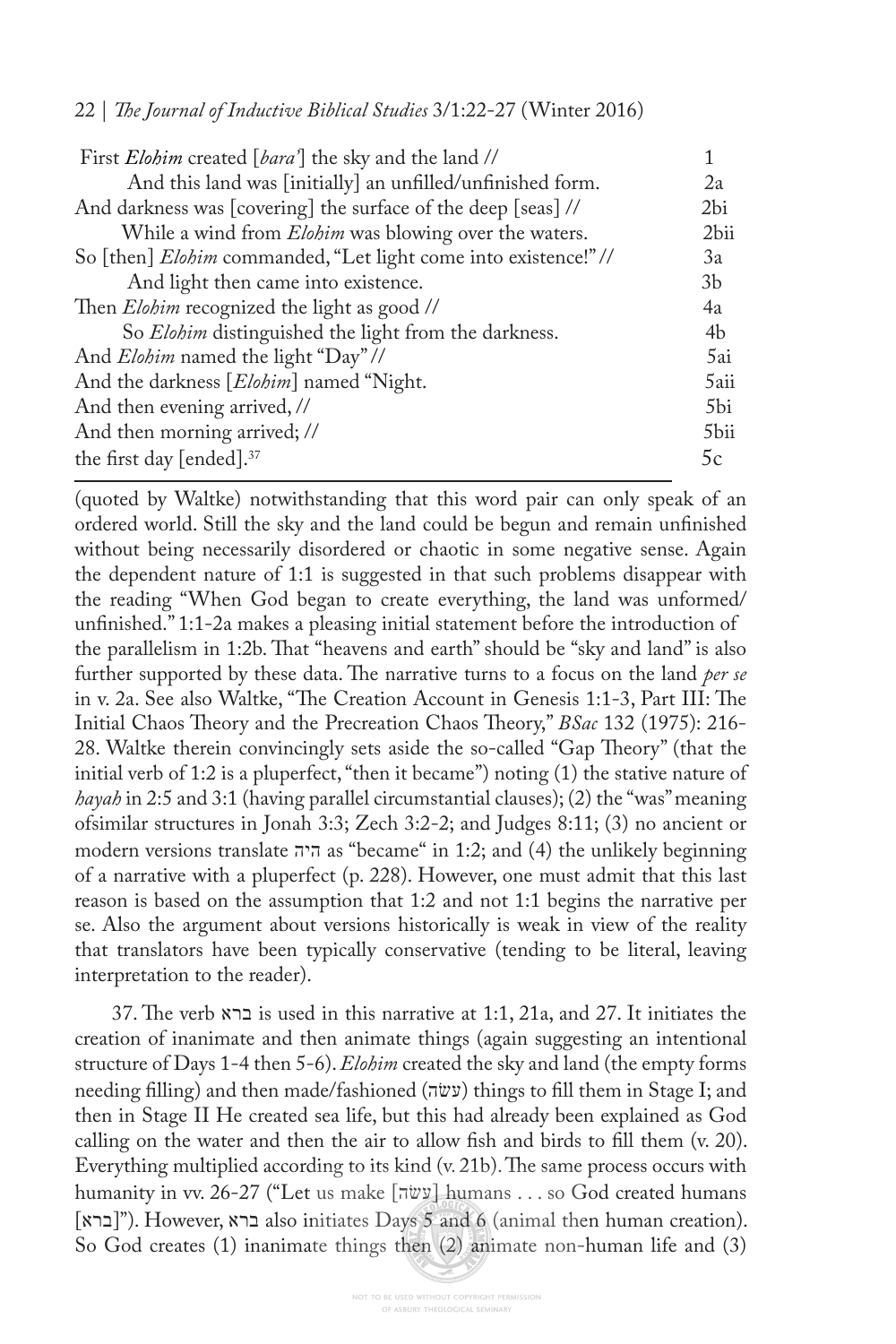#### Patterns, Parallels, and Poetics in Genesis 1| 23

Already well-known and undisputed is 1:27,

| so-he-created                      | Elohim | the-man    | in-his-image               |  |
|------------------------------------|--------|------------|----------------------------|--|
| D<br>in-the-image-of <i>Elohim</i> |        | he-created | $\curvearrowright$<br>him. |  |

A fairly obvious bi-colon and tri-colon can be proposed for both verse 6 and 7, respectively:"

| a<br>(6) And-he-said Elohim "be an-expanse in-the-midst-of the-waters" //                    | b c d     |  | e.         |                                                        |
|----------------------------------------------------------------------------------------------|-----------|--|------------|--------------------------------------------------------|
| [a] $[b]$ c d' e' f f'<br>[And-he-said] [Elohim] "be a-division between waters from-waters." |           |  |            |                                                        |
| a b c d<br>(7) So-he-made Elohim the-expanse and-he-separated, /                             |           |  |            |                                                        |
|                                                                                              | e f g h i |  |            | between the-waters which (were) under the-expanse //   |
|                                                                                              | e         |  | f $g$ h' i | and-between the-waters which (were) above the-expanse. |

animate human life. But why is ברא used just for sea life? Also Day 6 divides animate life on land further into non-human and human creatures. Perhaps to make a stronger break between animal life on land, the non-human life is "brought forth [יעא] from the land" while humans were "created" (ברא). This verb could be applied to sea life at the beginning of the animate section (Days 5-6) because human life could not be confused with fsh as with other land animals; but of the land animals it needed to be stressed that humans were distinct, especially because of God's image (while all had the breath of life or *nephesh*, which is better "life" than "soul" since the latter evokes thoughts of dis-embodied spirits; by the same token "Holy Ghost" needs to be discontinued). The sea life "swarmed" from the water (v. 20) and then was created (v. 21; ברא); the land animals (non-human) were "produced" by the land (v. 24) and "made" (v. 25; עשׂה). Humans are "made" (עשׂה) by God (1:26; ["let us make" is a rhetorical device like the royal "we")] then poetically "created" as human  $(v. 27a)$  and as male and female  $(v. 27b)$ . The nonhuman sea and land life emerges from the water or land and are created and made, but humans are just created or made (although in Genesis 2 the male is fashioned from the mud and the female from the side of the male). See" "Appendix D."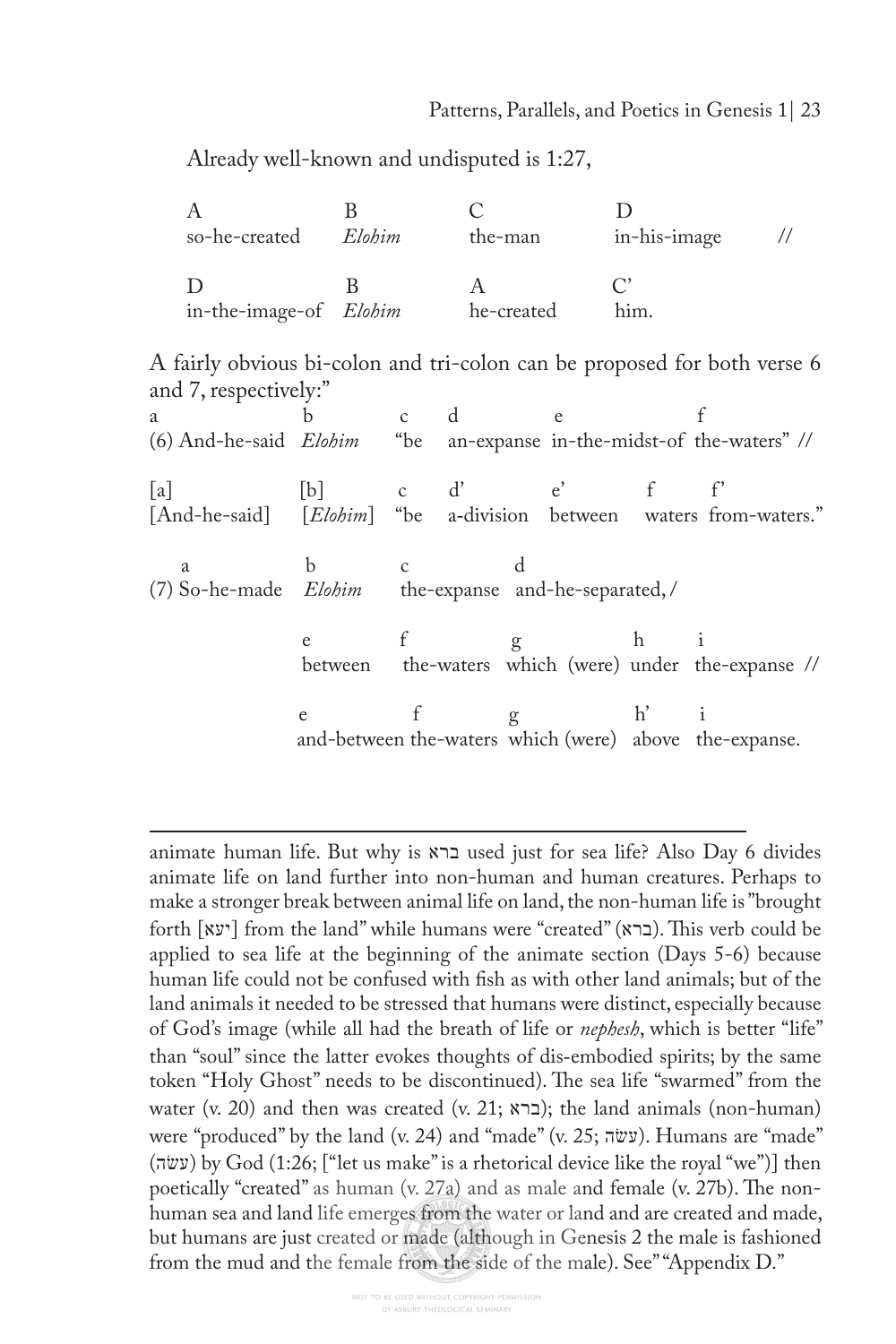#### 24 | *Te Journal of Inductive Biblical Studies* 3/1:24-27 (Winter 2016)

Others can be proposed more or less convincingly. But this is sufficient to demonstrate that parallelism, while perhaps not comprehensive, is present in Genesis 1. An original poem could be imagined, of which the present text is a re-creation.

## **Conclusion**

This exploration of the various structures and themes of Genesis 1 in terms of patterns and parallels has indicated several possible ways in which the narrative is characterized by intentional rhetorical and poetical devices. While not a historical narrative per se, it does present the creation event in a series of sequential or subsequent (logical or chronological) steps or stages or phases. At the same time, some of these may be chiastic, so a linear set of steps is not necessarily presented, rather a literary means of fronting or focusing on certain key or theological perspectives seems evident. These data suggest that the nature of this story is highly stylized and structured, and does not present itself as an obvious linear movement of creational acts.<sup>38</sup> The author of Genesis 1 was principally concerned with the meaning (theology), not the mechanics (chronology) of creation. Such poetics do not disallow a text's ability to express historical and factual information (as the Psalms demonstrate); but the use of a normal work week of six days does not preclude the author from having a functional or theological or symbolic purpose for that image. A rigid, literal hermeneutic is not a truly viable option for reading this passage. Whatever its purposes or propositions, its style is sublime. Genesis 1 embodies no simple string of successive or consecutive acts, although consecutive verbs predominate. These latter show sequence consistent with the author's plan to use a week from day one to seven to encapsulate his creation theology, but do not have to be used to communicate chronological acts in history. The answer to why the author employed a normal week of seven days (six creational ones) may be as much functional or theological as mechanical or temporal. The mere presence of *waw* consecutive or use of יום as a normal day does not prove that the author's purpose was the time of creation. Similarly, the use of numerous poetics does not prove that his purpose was non-historical and only theological or symbolic. One may conclude, on the basis of what has been shown, the text combines highly poetic informality with a degree of formality.

<sup>38.</sup> Clare Amos speaks of the "song of seven days" regarding the Creation week of Gen 1:1–2:4a (*Te Book of Genesis* [Peterborough, Eng.: Epworth, 2004] 1-14).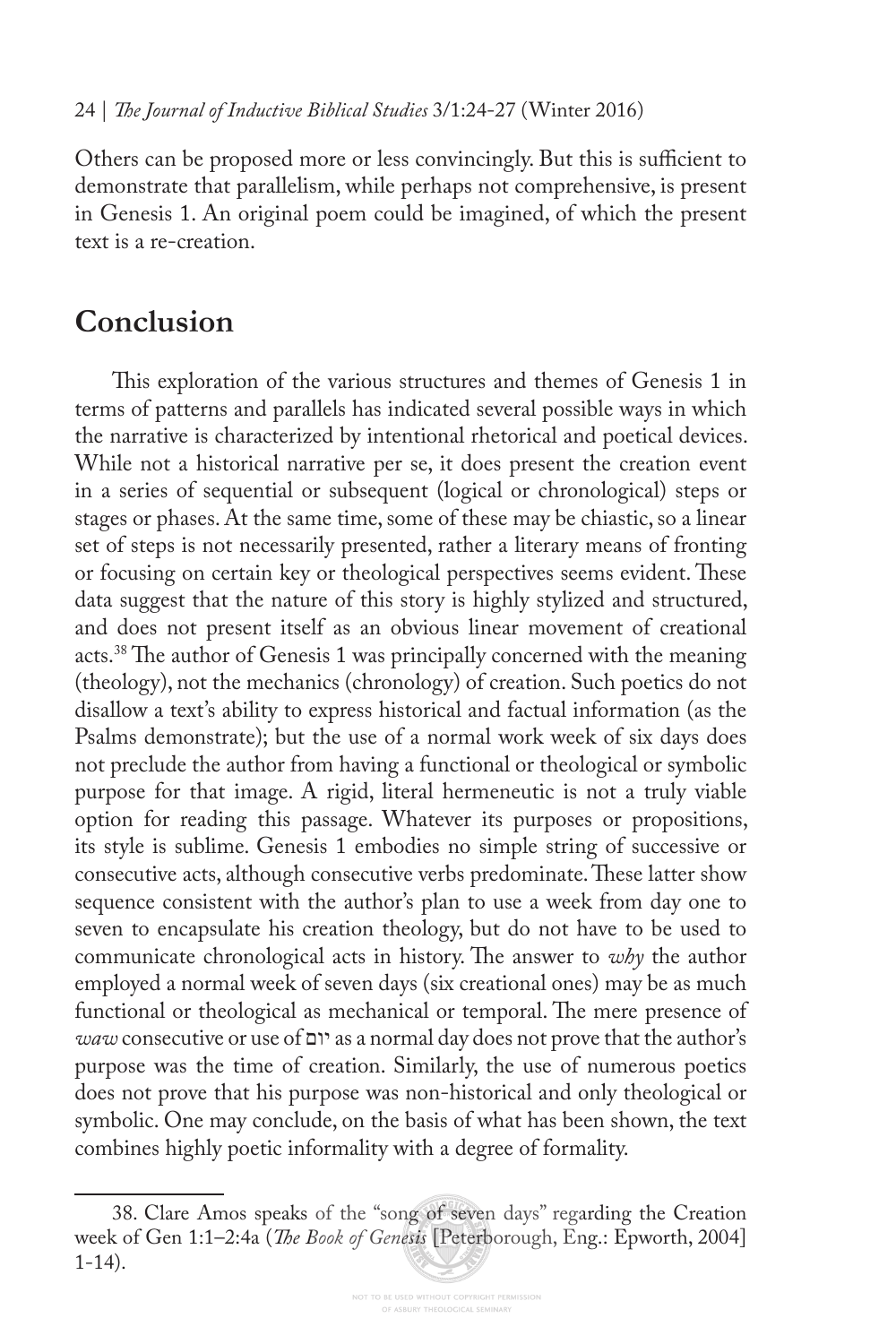| <b>DAY</b>     | <b>VERSES</b> | <b>CREATIVEWORD</b>            | <b>CREATIVE STAGES</b>                                                    |
|----------------|---------------|--------------------------------|---------------------------------------------------------------------------|
| $\mathbf{1}$   | $3-5(3)$      | God said                       | 1 Light (Day)<br>$2--$                                                    |
| $\overline{2}$ | $6 - 8(3)$    | God said                       | 1 Sky ("dome")<br>$2^{---}$                                               |
| 3              | $9-11(3)$     | God said                       | 3.1 Earth and Sea (Continents<br>and Oceans)                              |
|                | $12-13(2)$    | God said                       | 3.2 Vegetation<br>$3--$                                                   |
| $\overline{4}$ | $14-19(6)$    | God said                       | 1 Sun, Moon, and Stars<br>2---                                            |
| 5              | $20 - 21(2)$  | God said                       | 5.1 Fish and Fowl                                                         |
|                | $22 - 23(2)$  | God blessed saying             | 5.2 Multiplication (be fruitful) 3---                                     |
| 6              | $24 - 25(2)$  | God said                       | 6.1 Land Animals                                                          |
|                | $26 - 27(2)$  |                                |                                                                           |
|                | $28 - 31(4)$  |                                |                                                                           |
|                |               | God said                       | 6.2 Humanity                                                              |
|                |               | God blessed saying<br>and said | 6.3a Multiplication (be fruitful)<br>6.3b All animals and plants for food |

# **Appendix A The Days and Stages of Gen 1:1-31**<sup>39</sup>

## **Appendix B Order and Appearance of Thematic Features in Genesis Creation "Days"**

| <b>THEMES</b>    | YOM           |   | 2 |   |                |  |   |   |             |   |
|------------------|---------------|---|---|---|----------------|--|---|---|-------------|---|
|                  | $\rightarrow$ |   |   |   | Ħ              |  | П |   | $_{\rm II}$ | Ш |
| God said/blessed |               |   |   |   |                |  |   |   |             |   |
| God saw          |               |   |   |   | $\mathfrak{D}$ |  |   | 3 |             |   |
| God separated    |               | 3 |   |   |                |  |   |   |             |   |
| God gathered     |               |   |   | ◠ |                |  |   |   |             |   |

39. Cf. Mathews, *Genesis 1-11:26*, 117, n. 13."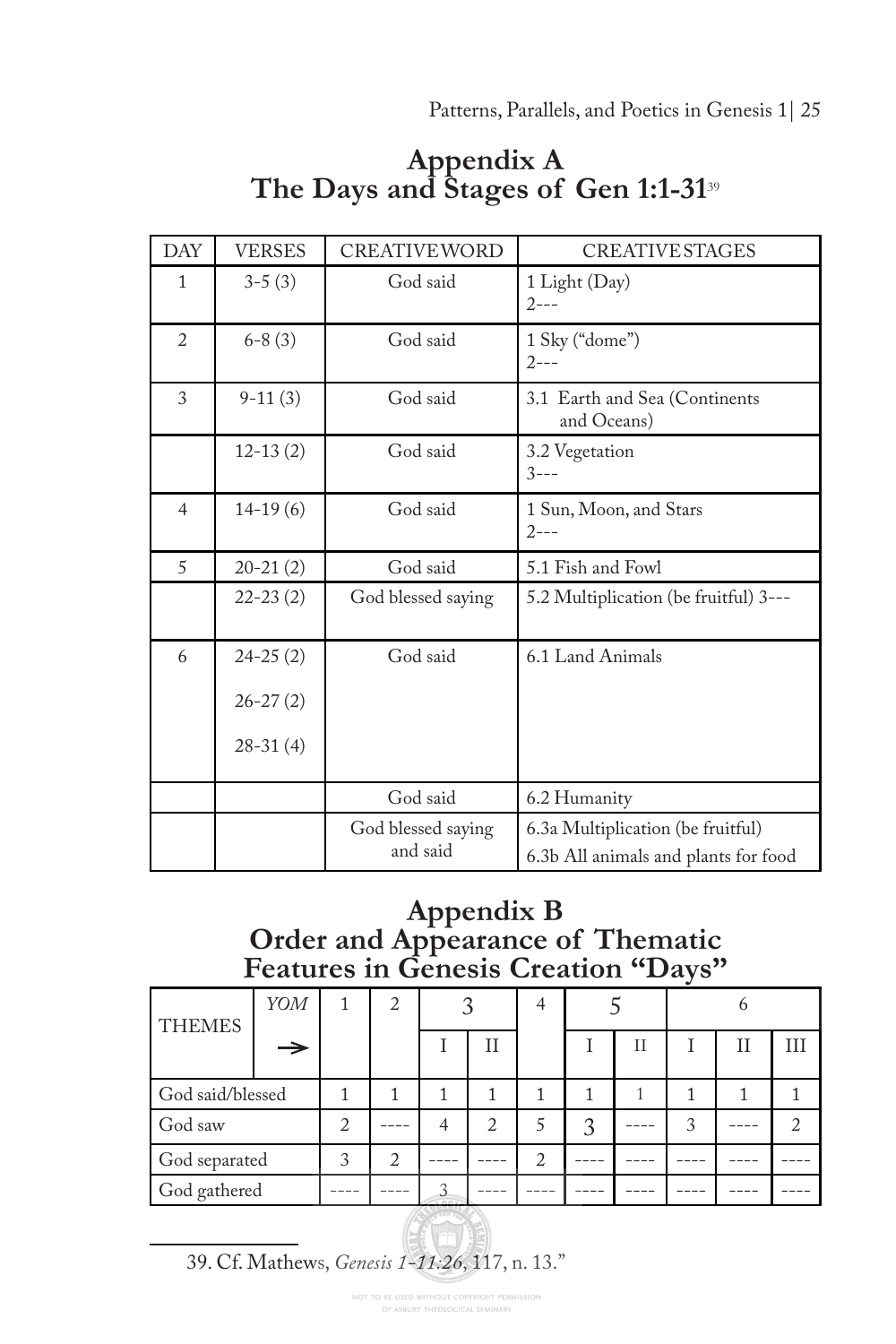26 | *Te Journal of Inductive Biblical Studies* 3/1:26-27 (Winter 2016)

| God called       |  |  |  |  |  |  |  |  |
|------------------|--|--|--|--|--|--|--|--|
| God made/created |  |  |  |  |  |  |  |  |
| Evening/morning  |  |  |  |  |  |  |  |  |

## **Appendix C1 SIX DEEDS: Order and Appearance of Structural Features in Genesis Creation "Days"**

| <b>FORMS</b>              | YOM | 1              | 2              |                | ⌒              |                |   |   | b              |                |   |  |
|---------------------------|-----|----------------|----------------|----------------|----------------|----------------|---|---|----------------|----------------|---|--|
|                           |     |                |                |                | Ħ              |                |   | Ħ | T              | Н              | Ш |  |
| COMMAND                   |     | 1              | $\mathbf{1}$   | 1              | 1              | 1              | 1 | 1 |                |                |   |  |
| <b>RESULT</b>             |     | $\overline{2}$ | $\overline{2}$ | $\overline{2}$ | $\overline{c}$ | $\overline{2}$ |   |   | $\mathfrak{D}$ | $\overline{2}$ |   |  |
| <b>EVALUATION</b>         |     | 3              | $\overline{4}$ | 5              | 3              | 5              | 3 |   | 3              | 3              | 3 |  |
| DISUNITY/<br><b>UNITY</b> |     | 4              | 3              | 4              |                | 4              |   |   |                |                |   |  |
| <b>NAMING</b>             |     | 5              | 5              | 3              |                | 3              |   |   |                |                |   |  |
| <b>NUMBERING</b>          |     | 6              | 6              |                |                | 6              |   |   |                |                |   |  |

#### **Appendix C2 SIX DECREES: Structure of the "Days" Of Creation In Gen 1:3-31**

| <b>THEMES</b>                 | YOM | 1              | $\overline{2}$ | 3               |                 | $\overline{4}$  | 5               |     | 6               |              |             |
|-------------------------------|-----|----------------|----------------|-----------------|-----------------|-----------------|-----------------|-----|-----------------|--------------|-------------|
|                               | →   |                |                | T               | $\mathbf{I}$    |                 | T               | Ħ   |                 | $\mathbf{I}$ | IΙI         |
| God said or<br>blessed saying |     | 3              | 6а             | 9a              | 11a             | 14a             | 20a             | 22a | 24a             | 26a          | 28a,<br>29a |
| God saw                       |     | 4a             |                | 10c             | 12 <sub>b</sub> | 18 <sub>b</sub> | 21 <sub>b</sub> |     | 25 <sub>b</sub> |              | 31a         |
| God called                    |     | 5a             | 8a             | 10a             |                 | 16c             |                 |     |                 |              |             |
| God created/made              |     |                | 7a             |                 |                 | 16a             | 21a             |     | 25a             | 27a          |             |
| God separated                 |     | 4 <sub>b</sub> | 6b             |                 |                 | 14b,<br>18a     |                 |     |                 |              |             |
| God gathered                  |     |                |                | 10 <sub>b</sub> |                 |                 |                 |     |                 |              |             |